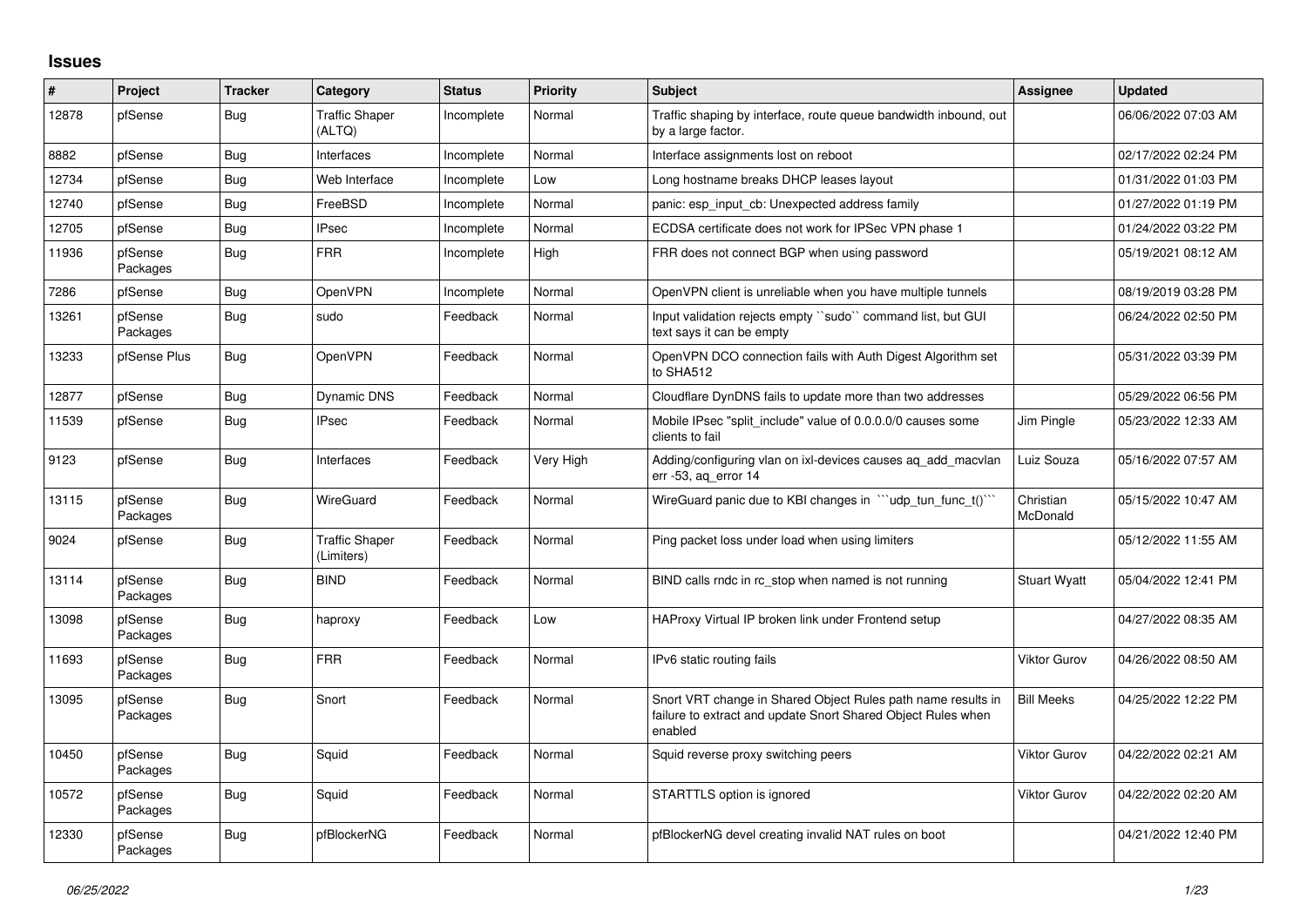| $\#$  | Project             | <b>Tracker</b> | Category        | <b>Status</b> | <b>Priority</b> | <b>Subject</b>                                                                                                                      | Assignee            | <b>Updated</b>      |
|-------|---------------------|----------------|-----------------|---------------|-----------------|-------------------------------------------------------------------------------------------------------------------------------------|---------------------|---------------------|
| 12114 | pfSense<br>Packages | Bug            | syslog-ng       | Feedback      | Normal          | syslog-ng only binds to the last specified interface                                                                                |                     | 04/21/2022 12:40 PM |
| 12073 | pfSense<br>Packages | Bug            | <b>NET-SNMP</b> | Feedback      | Normal          | netsnmptrapd.conf syntax is wrong                                                                                                   |                     | 04/21/2022 12:40 PM |
| 11434 | pfSense<br>Packages | <b>Bug</b>     | squidguard      | Feedback      | Normal          | SquidGuard over 1.16.18 11                                                                                                          |                     | 04/21/2022 12:40 PM |
| 11185 | pfSense<br>Packages | Bug            | ntop            | Feedback      | Normal          | Redis service stopping before NtopNg                                                                                                |                     | 04/21/2022 12:40 PM |
| 10936 | pfSense<br>Packages | Bug            | haproxy         | Feedback      | Normal          | both haproxy/haproxy-devel non-existent option lb-agent-chk                                                                         |                     | 04/21/2022 12:40 PM |
| 10692 | pfSense<br>Packages | Bug            | <b>PIMD</b>     | Feedback      | Normal          | PIMD starts twice at boot                                                                                                           |                     | 04/21/2022 12:40 PM |
| 10445 | pfSense<br>Packages | <b>Bug</b>     | <b>BIND</b>     | Feedback      | Normal          | BIND crashed when added RPZ. rpz is not a master or slave<br>zone.                                                                  |                     | 04/21/2022 12:40 PM |
| 10393 | pfSense<br>Packages | Bug            | syslog-ng       | Feedback      | Normal          | Syslog-ng TLS support is broken                                                                                                     |                     | 04/21/2022 12:40 PM |
| 10330 | pfSense<br>Packages | <b>Bug</b>     | <b>BIND</b>     | Feedback      | Normal          | BIND zone configuration displays wrong DS resource record with<br>inline DNSSEC signing enabled                                     |                     | 04/21/2022 12:40 PM |
| 7797  | pfSense<br>Packages | Bug            | Squid           | Feedback      | Normal          | Squid Reverse Proxy alternating between destinations                                                                                |                     | 04/21/2022 12:40 PM |
| 7039  | pfSense<br>Packages | <b>Bug</b>     | haproxy         | Feedback      | Normal          | HAProxy backend configuration does not handle intermediate<br>CAs properly                                                          |                     | 04/21/2022 12:40 PM |
| 10426 | pfSense<br>Packages | Bug            | Filer           | Feedback      | Normal          | Filer must validate that File name is unig                                                                                          |                     | 04/20/2022 11:02 AM |
| 13022 | pfSense<br>Packages | <b>Bug</b>     | haproxy         | Feedback      | Normal          | HAProxy - Sub Frontends ignore Client verification CA<br>certificates                                                               |                     | 04/06/2022 12:55 PM |
| 13034 | pfSense<br>Packages | Bug            | Zabbix          | Feedback      | Normal          | Zabbix6 Agent and Proxy fail to set the PSK from the web GUI in<br>its conf files                                                   | Viktor Gurov        | 04/06/2022 11:59 AM |
| 11343 | pfSense<br>Packages | <b>Bug</b>     | <b>BIND</b>     | Feedback      | Low             | Invalid link to pfSense-pkg-bind changelog                                                                                          | <b>Viktor Gurov</b> | 04/05/2022 08:12 AM |
| 10900 | pfSense<br>Packages | Bug            | Backup          | Feedback      | Normal          | /packages/backup/backup.php?a=download&t=backup HTTP<br>504, or Sends PHP Error Message as ASCII/Text file Named<br>pfsense.bak.tgz |                     | 04/05/2022 01:51 AM |
| 12959 | pfSense             | <b>Bug</b>     | DHCP (IPv4)     | Feedback      | Normal          | dhcplease process wrongly update host file if client-hostname is<br>empty                                                           |                     | 03/28/2022 10:26 AM |
| 12706 | pfSense<br>Packages | Bug            | pfBlockerNG     | Feedback      | Normal          | pfBlockerNG and unbound does not work after switching /var to<br>RAM disk                                                           | <b>Viktor Gurov</b> | 03/24/2022 10:47 AM |
| 12951 | pfSense<br>Packages | <b>Bug</b>     | <b>FRR</b>      | Feedback      | Normal          | FRR cannot remove IPv6 routes                                                                                                       |                     | 03/22/2022 09:24 PM |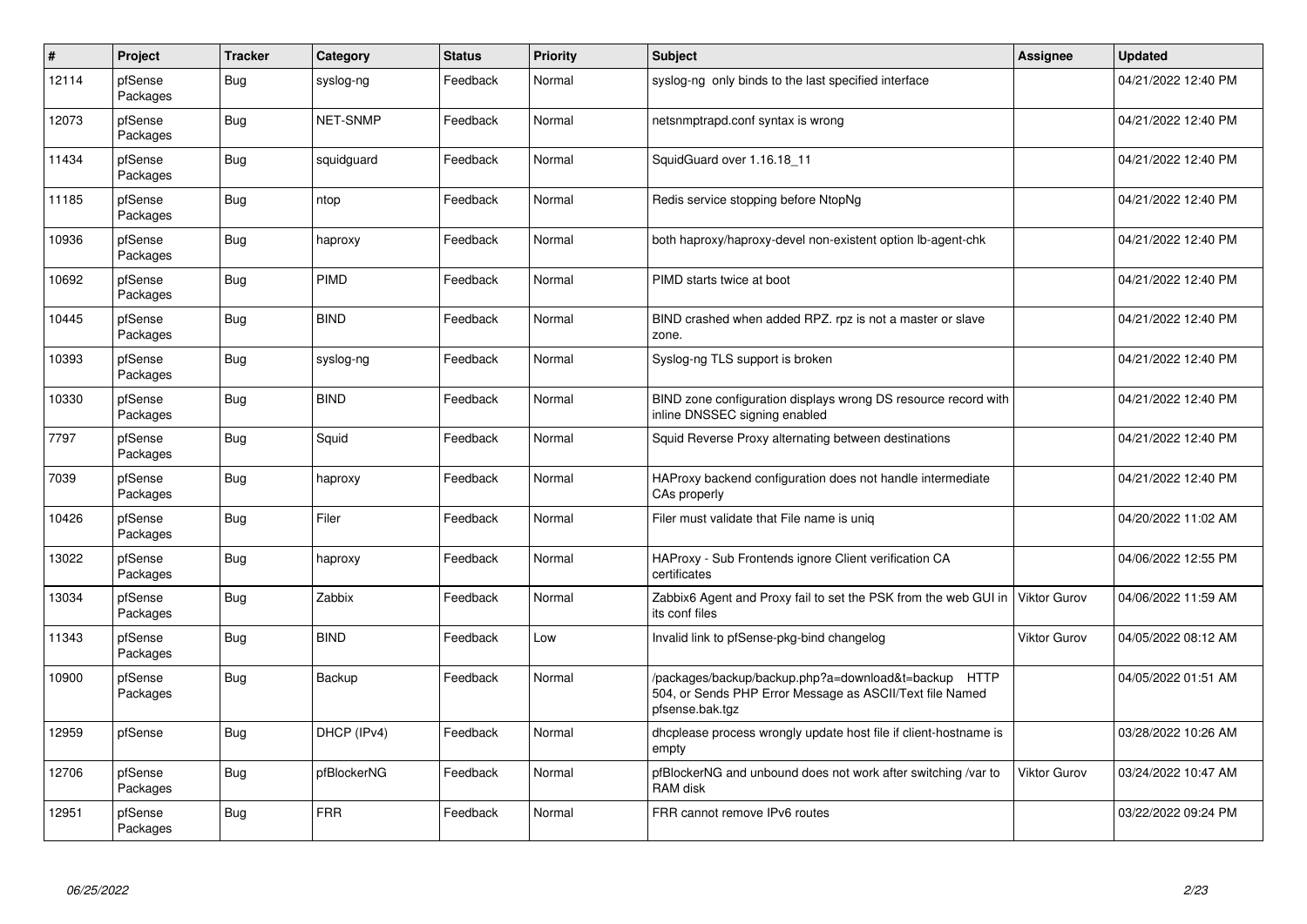| $\pmb{\sharp}$ | Project             | <b>Tracker</b> | Category                            | <b>Status</b> | <b>Priority</b> | <b>Subject</b>                                                                                                                                                           | Assignee            | <b>Updated</b>      |
|----------------|---------------------|----------------|-------------------------------------|---------------|-----------------|--------------------------------------------------------------------------------------------------------------------------------------------------------------------------|---------------------|---------------------|
| 12829          | pfSense             | <b>Bug</b>     | <b>Traffic Shaper</b><br>(Limiters) | Feedback      | Normal          | Dummynet kernel module fails to load after upgrade.                                                                                                                      |                     | 03/17/2022 09:26 AM |
| 12926          | pfSense             | Bug            | Interfaces                          | Feedback      | Normal          | Changing LAGG type on CARP interfaces makes VIPs go to an<br>"init" State                                                                                                |                     | 03/10/2022 10:52 AM |
| 12869          | pfSense<br>Packages | <b>Bug</b>     | <b>BIND</b>                         | Feedback      | Normal          | Bind DNS Package AAAA filtering Broken on new ZFS Installs                                                                                                               | <b>Viktor Gurov</b> | 03/09/2022 12:38 PM |
| 12907          | pfSense<br>Packages | Bug            | <b>PIMD</b>                         | Feedback      | Normal          | PIMD: Nonexistent interfaces should be hidden/disabled in<br>pimd.conf before bringing up the service                                                                    |                     | 03/07/2022 03:51 PM |
| 11530          | pfSense<br>Packages | <b>Bug</b>     | ntop                                | Feedback      | Low             | ntopng 4.2 needs to be updated to 4.3, Bug when accessing a<br>host for details                                                                                          |                     | 03/05/2022 08:35 PM |
| 12742          | pfSense<br>Packages | <b>Bug</b>     | FreeRADIUS                          | Feedback      | Normal          | freeRADIUS virtual-server-default: modules dailycounter,<br>monthlycounter, noreset counter, expire on login in authorize<br>section prevent virtual server from loading |                     | 03/01/2022 12:45 PM |
| 12853          | pfSense             | <b>Bug</b>     | <b>NAT Reflection</b>               | Feedback      | High            | Network Address Translation - Pure NAT pfsense freeze after<br>reboot                                                                                                    |                     | 02/22/2022 08:40 AM |
| 12475          | pfSense<br>Packages | <b>Bug</b>     | OpenVPN Client<br>Export            | Feedback      | Normal          | OpenVPN Client Export does not show certificate without private<br>key                                                                                                   | Jim Pingle          | 02/17/2022 08:24 AM |
| 12683          | pfSense<br>Packages | <b>Bug</b>     | Snort                               | Feedback      | Normal          | snort get vpns list() does not include OpenVPN CSO                                                                                                                       | Viktor Gurov        | 02/15/2022 10:47 AM |
| 12543          | pfSense             | Bug            | Web Interface                       | Feedback      | Normal          | Deleteing a Outbound NAT rule gave me an empty rule and<br>displayed php error in UI.                                                                                    |                     | 02/14/2022 04:36 AM |
| 8179           | pfSense             | <b>Bug</b>     | DHCP (IPv4)                         | Feedback      | Normal          | Incorrect reverse DNS zone in DHCP server config for<br>non-octet-aligned subnet mask                                                                                    | Renato Botelho      | 02/09/2022 11:17 PM |
| 12258          | pfSense<br>Packages | Bug            | WireGuard                           | Feedback      | Normal          | Copy key buttons only work in HTTPS mode                                                                                                                                 |                     | 02/03/2022 04:57 AM |
| 12423          | pfSense<br>Packages | Bug            | pfBlockerNG                         | Feedback      | Normal          | Dashboard shows "SQLite database missing, Force Reload<br>DNSBL to recover!"                                                                                             |                     | 12/31/2021 01:06 PM |
| 12414          | pfSense<br>Packages | <b>Bug</b>     | pfBlockerNG                         | Feedback      | Normal          | DNSBL SafeSearch page displays input validation error if DoH /<br>DoT blocking is not enabled                                                                            |                     | 12/30/2021 02:49 PM |
| 12206          | pfSense<br>Packages | <b>Bug</b>     | <b>NET-SNMP</b>                     | Feedback      | Normal          | Certificate Manager page doesn't show Net-SNMP used<br>certificates                                                                                                      | <b>Viktor Gurov</b> | 12/30/2021 09:40 AM |
| 12264          | pfSense<br>Packages | <b>Bug</b>     | Squid                               | Feedback      | Low             | Stray <table> line in squid monitor.php</table>                                                                                                                          | <b>Viktor Gurov</b> | 12/23/2021 10:53 AM |
| 11098          | pfSense<br>Packages | <b>Bug</b>     | Backup                              | Feedback      | Normal          | Backup Files and Directories plugin crashes firewall if /root<br>specified as backup location                                                                            | <b>Viktor Gurov</b> | 12/23/2021 10:45 AM |
| 11960          | pfSense             | <b>Bug</b>     | Gateway Monitoring                  | Feedback      | Normal          | Gateway Monitoring Traffic Goes Out Default Gateway                                                                                                                      |                     | 12/20/2021 05:43 AM |
| 12547          | pfSense             | <b>Bug</b>     | <b>Operating System</b>             | Feedback      | Normal          | unsheduled system reboot/crash                                                                                                                                           | Mateusz Guzik       | 12/01/2021 01:20 PM |
| 12506          | pfSense<br>Packages | Bug            | Suricata                            | Feedback      | Normal          | Only selected instance is restarted on suppress list change                                                                                                              | <b>Viktor Gurov</b> | 12/01/2021 04:43 AM |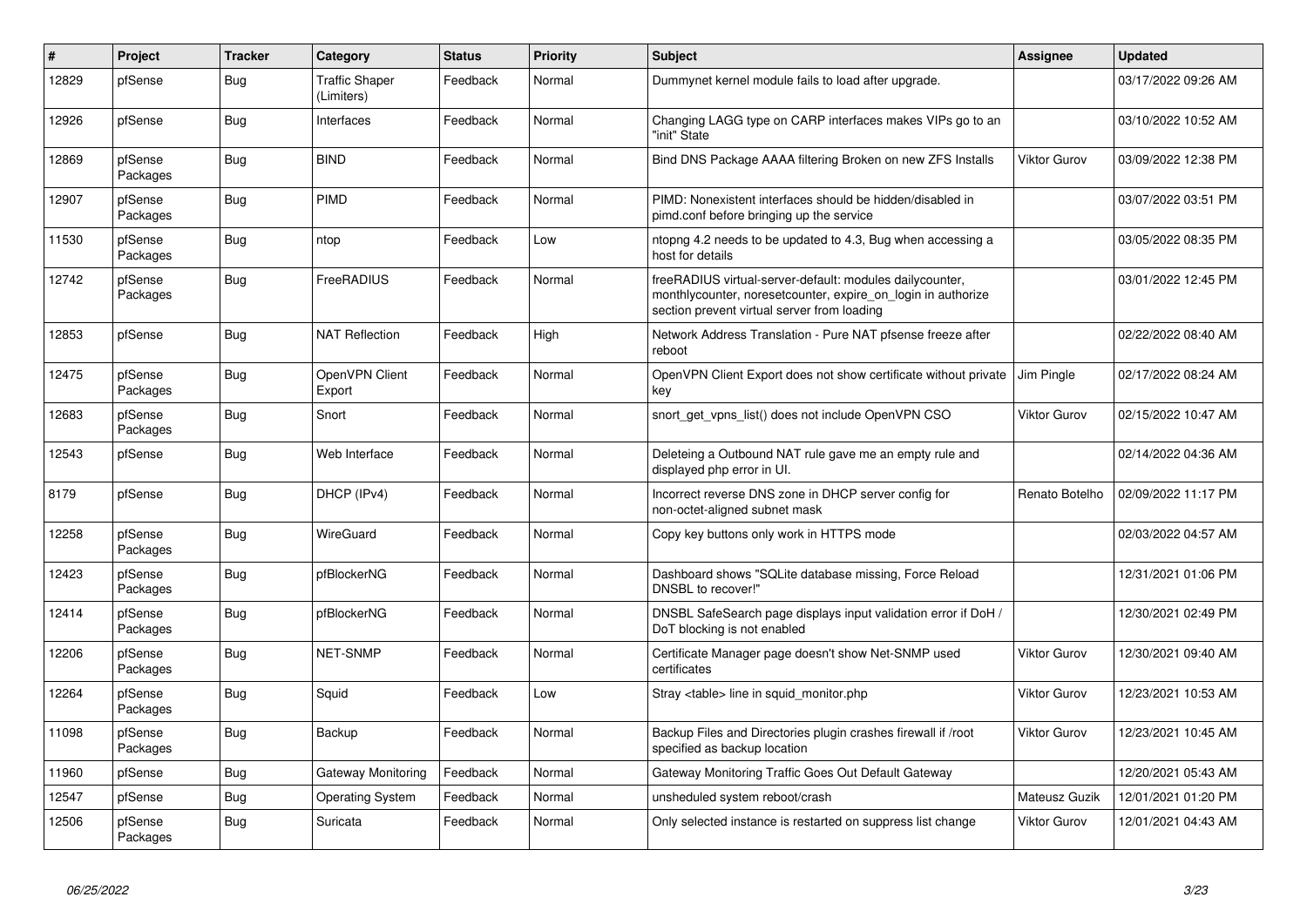| $\pmb{\#}$ | Project             | <b>Tracker</b> | Category            | <b>Status</b> | <b>Priority</b> | Subject                                                                                                  | Assignee            | <b>Updated</b>      |
|------------|---------------------|----------------|---------------------|---------------|-----------------|----------------------------------------------------------------------------------------------------------|---------------------|---------------------|
| 7096       | pfSense             | Bug            | <b>DNS Resolver</b> | Feedback      | Normal          | Unbound fails to start on boot if specific network devices are<br>configured in the "Network Interfaces" |                     | 11/22/2021 08:59 AM |
| 8576       | pfSense             | Bug            | Rules / NAT         | Feedback      | Low             | pfSense stops passing traffic after some time when using<br>Outbound NAT pool w/ Sticky Address          |                     | 10/28/2021 01:47 PM |
| 11961      | pfSense<br>Packages | Bug            | <b>FRR</b>          | Feedback      | Normal          | FRR OSPF add unwanted area 0 authentication to router ospf                                               | Viktor Gurov        | 09/16/2021 10:25 PM |
| 12167      | pfSense<br>Packages | Bug            | <b>FRR</b>          | Feedback      | Normal          | BGP TCP setkey not set if neighbor is in peer group                                                      | Viktor Gurov        | 09/16/2021 09:38 AM |
| 11135      | pfSense<br>Packages | <b>Bug</b>     | haproxy             | Feedback      | High            | HAproxy OCSP reponse crontab bug                                                                         | <b>Viktor Gurov</b> | 09/10/2021 11:51 AM |
| 12322      | pfSense<br>Packages | <b>Bug</b>     | Suricata            | Feedback      | Normal          | Suricata creates invalid HOME NET entries                                                                | Viktor Gurov        | 09/10/2021 11:42 AM |
| 6964       | pfSense<br>Packages | <b>Bug</b>     | Suricata            | Feedback      | Normal          | Host OS Policy Assignment broken when using "Import" or<br>"Aliases" buttons                             | <b>Viktor Gurov</b> | 08/20/2021 07:52 AM |
| 11847      | pfSense<br>Packages | <b>Bug</b>     | <b>FRR</b>          | Feedback      | Normal          | Filters not applied to PEER Groups                                                                       | <b>Viktor Gurov</b> | 07/30/2021 07:45 PM |
| 11980      | pfSense<br>Packages | <b>Bug</b>     | FreeRADIUS          | Feedback      | Normal          | EAP does not work with SQL backend                                                                       |                     | 07/21/2021 07:24 AM |
| 12036      | pfSense<br>Packages | <b>Bug</b>     | Zabbix              | Feedback      | Normal          | Certificate Manager page do not show Zabbix used certificates                                            | Viktor Gurov        | 07/15/2021 11:46 AM |
| 11681      | pfSense<br>Packages | <b>Bug</b>     | <b>FRR</b>          | Feedback      | Normal          | FRR generates invalid BFD configuration after removing<br>interfaces                                     | Viktor Gurov        | 07/14/2021 04:40 PM |
| 11746      | pfSense<br>Packages | Bug            | FreeRADIUS          | Feedback      | Normal          | Second LDAP server configuration misses the ipaNThash<br>control attribute                               | Viktor Gurov        | 07/14/2021 01:44 PM |
| 11756      | pfSense<br>Packages | Bug            | haproxy             | Feedback      | Normal          | HaProxy does not transfer backend states during reload                                                   | Viktor Gurov        | 07/14/2021 01:21 PM |
| 11515      | pfSense<br>Packages | <b>Bug</b>     | node exporter       | Feedback      | Normal          | node exporter 0.18.1 1 - Unable to interact or start the service<br>from web ui                          | <b>Viktor Gurov</b> | 07/14/2021 12:37 PM |
| 11937      | pfSense<br>Packages | <b>Bug</b>     | haproxy             | Feedback      | Normal          | HAproxy "Use Client-IP" option breaks Captive Portal                                                     | <b>Viktor Gurov</b> | 06/22/2021 08:48 AM |
| 11491      | pfSense<br>Packages | <b>Bug</b>     | haproxy             | Feedback      | Normal          | haproxy-devel v0.62_2 - startup error 'httpchk'                                                          | <b>Viktor Gurov</b> | 06/22/2021 08:46 AM |
| 11204      | pfSense<br>Packages | <b>Bug</b>     | <b>NET-SNMP</b>     | Feedback      | Normal          | Fix net-snmp logging to syslog                                                                           | Jim Pingle          | 03/19/2021 05:10 AM |
| 10990      | pfSense<br>Packages | <b>Bug</b>     | NET-SNMP            | Feedback      | Normal          | net-snmp IPv6 listen address needs to be wrapped in square<br>brackets                                   |                     | 03/19/2021 05:09 AM |
| 10608      | pfSense<br>Packages | <b>Bug</b>     | Squid               | Feedback      | Normal          | Update squid port to 4.11-p2                                                                             |                     | 03/02/2021 04:00 AM |
| 11477      | pfSense<br>Packages | <b>Bug</b>     | <b>FRR</b>          | Feedback      | Normal          | FRR does not recognize some BFD options                                                                  | Viktor Gurov        | 02/26/2021 10:52 PM |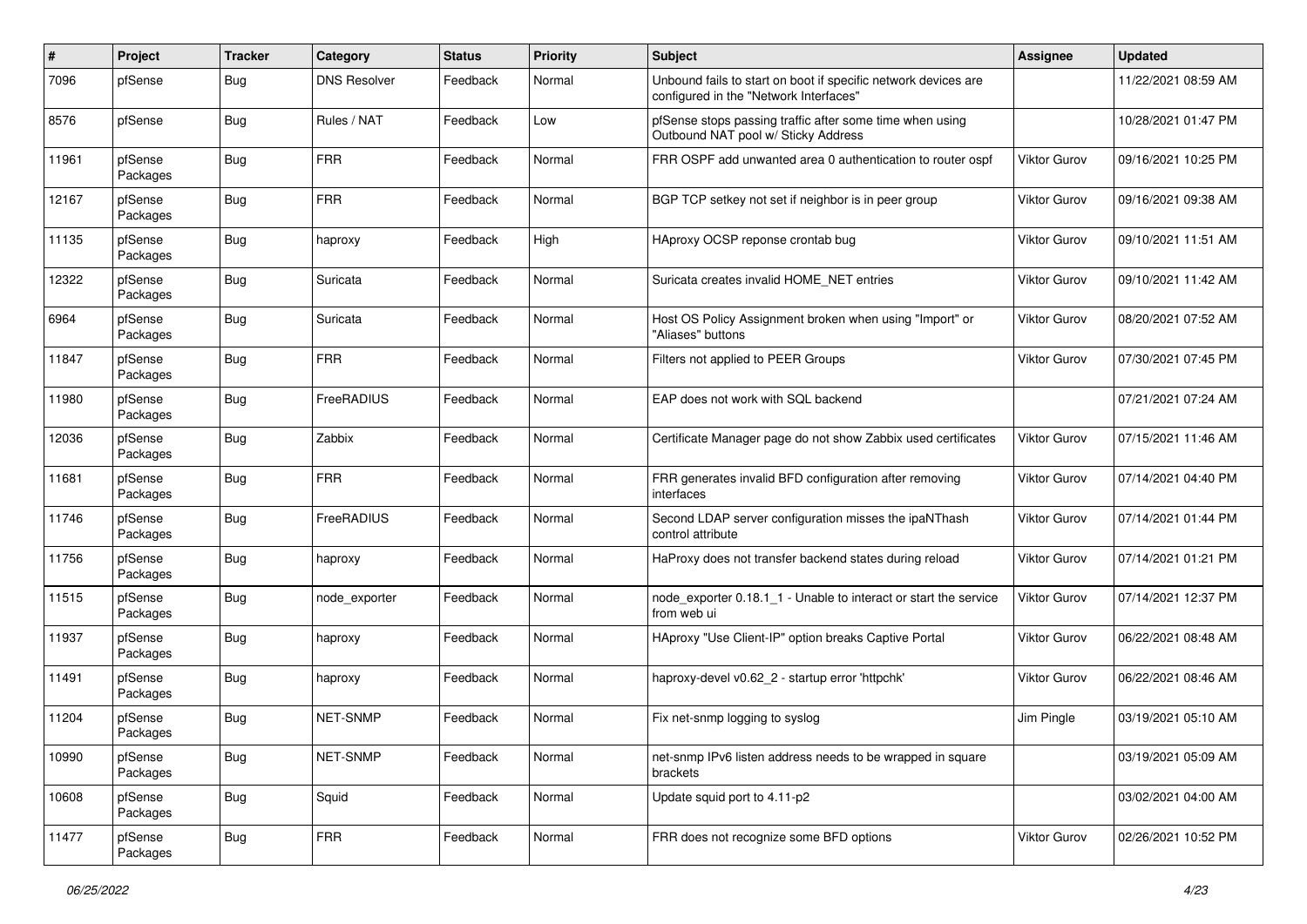| #     | Project             | Tracker    | Category                            | <b>Status</b> | <b>Priority</b> | Subject                                                                                                                 | <b>Assignee</b>       | <b>Updated</b>      |
|-------|---------------------|------------|-------------------------------------|---------------|-----------------|-------------------------------------------------------------------------------------------------------------------------|-----------------------|---------------------|
| 10959 | pfSense             | <b>Bug</b> | <b>Traffic Graphs</b>               | Feedback      | Low             | Traffic graph stopped on interface used via netmap                                                                      |                       | 02/22/2021 02:57 AM |
| 11404 | pfSense<br>Packages | <b>Bug</b> | <b>FRR</b>                          | Feedback      | Normal          | Incorrect prefix/access lists migration on update                                                                       | Viktor Gurov          | 02/18/2021 09:49 AM |
| 11388 | pfSense<br>Packages | <b>Bug</b> | FreeRADIUS                          | Feedback      | Normal          | Captive Portal authentication error with MySQL backend                                                                  | Viktor Gurov          | 02/10/2021 08:54 AM |
| 11345 | pfSense<br>Packages | <b>Bug</b> | <b>FRR</b>                          | Feedback      | Normal          | FRR-OSPF - No "prefix-list" possible                                                                                    | Jim Pingle            | 02/04/2021 11:03 PM |
| 11331 | pfSense<br>Packages | <b>Bug</b> | FreeRADIUS                          | Feedback      | Normal          | FreeRADIUS latest package upgrade broke Plain Mac<br>Authentication                                                     | Viktor Gurov          | 01/30/2021 10:08 AM |
| 4088  | pfSense<br>Packages | <b>Bug</b> | squidguard                          | Feedback      | Normal          | Buggy squidgurd config file is created                                                                                  | Viktor Gurov          | 01/28/2021 10:01 AM |
| 11274 | pfSense<br>Packages | <b>Bug</b> | ntop                                | Feedback      | Normal          | ntopng https web server does not present full certificate chain                                                         | Viktor Gurov          | 01/28/2021 09:51 AM |
| 11180 | pfSense<br>Packages | <b>Bug</b> | Filer                               | Feedback      | Normal          | Filer run action for files on sync that wan't been modified                                                             | Viktor Gurov          | 01/08/2021 07:27 AM |
| 11192 | pfSense             | <b>Bug</b> | <b>Traffic Shaper</b><br>(Limiters) | Feedback      | Normal          | Using Limiters causes out of order packets within one TCP or<br><b>UDP flow</b>                                         |                       | 01/06/2021 12:09 AM |
| 11174 | pfSense             | <b>Bug</b> | <b>Traffic Shaper</b><br>(ALTQ)     | Feedback      | Normal          | Incorrect traffic shaping on pppoe interface                                                                            |                       | 12/21/2020 11:21 PM |
| 10577 | pfSense             | <b>Bug</b> | Hardware / Drivers                  | Feedback      | Normal          | intel x553 (c3000 chipset) loading x520 driver                                                                          |                       | 05/28/2020 03:59 AM |
| 8315  | pfSense<br>Packages | <b>Bug</b> | Mail report                         | Feedback      | Normal          | Mail Report mail report send() behavior different than<br>notify_via_smtp()                                             | Jim Pingle            | 09/24/2019 10:12 AM |
| 6668  | pfSense             | Bug        | <b>IPsec</b>                        | Feedback      | Normal          | IPSec tunnel + L2TP/IPSec VPN - wrong PSK chosen by<br>pfSense                                                          |                       | 09/21/2019 02:07 AM |
| 8251  | pfSense<br>Packages | Bug        | FreeRADIUS                          | Feedback      | Normal          | Captiveportal + FreeRadius "Last activity" resets to Session start                                                      |                       | 08/13/2019 11:10 AM |
| 9335  | pfSense<br>Packages | Bug        | haproxy                             | Feedback      | Normal          | Stored XSS in HAProxy / haproxy listeners edit.php                                                                      | Jim Pingle            | 02/18/2019 09:35 AM |
| 11545 | pfSense             | Regression | Interfaces                          | Feedback      | Normal          | Primary interface address is not always used when VIPs are<br>present                                                   | Reid Linnemann        | 06/24/2022 10:25 AM |
| 13290 | pfSense             | Regression | <b>Captive Portal</b>               | Feedback      | Normal          | My PfSense version 2.7 is returning the error "dummynet bad<br>switch 21" every time I activate my Captive Portals (7). |                       | 06/20/2022 06:01 PM |
| 13183 | pfSense Plus        | Regression | Dashboard                           | Feedback      | High            | ZFS module is loaded on systems without ZFS                                                                             | Christian<br>McDonald | 05/23/2022 10:11 AM |
| 13002 | pfSense<br>Packages | Regression | <b>BIND</b>                         | Feedback      | Normal          | BIND 9.16_13 could not find existing DNSSEC keys at<br>/cf/named/etc/namedb/keys due to directory change                | Viktor Gurov          | 03/31/2022 12:14 PM |
| 12653 | pfSense<br>Packages | Regression | <b>FRR</b>                          | Feedback      | Normal          | RIP related startup error                                                                                               | Viktor Gurov          | 12/30/2021 08:37 AM |
| 12643 | pfSense<br>Packages | Regression | Suricata                            | Feedback      | Normal          | Rule categories are cleared after clicking the save button on the<br>Global Settings page                               |                       | 12/30/2021 03:44 AM |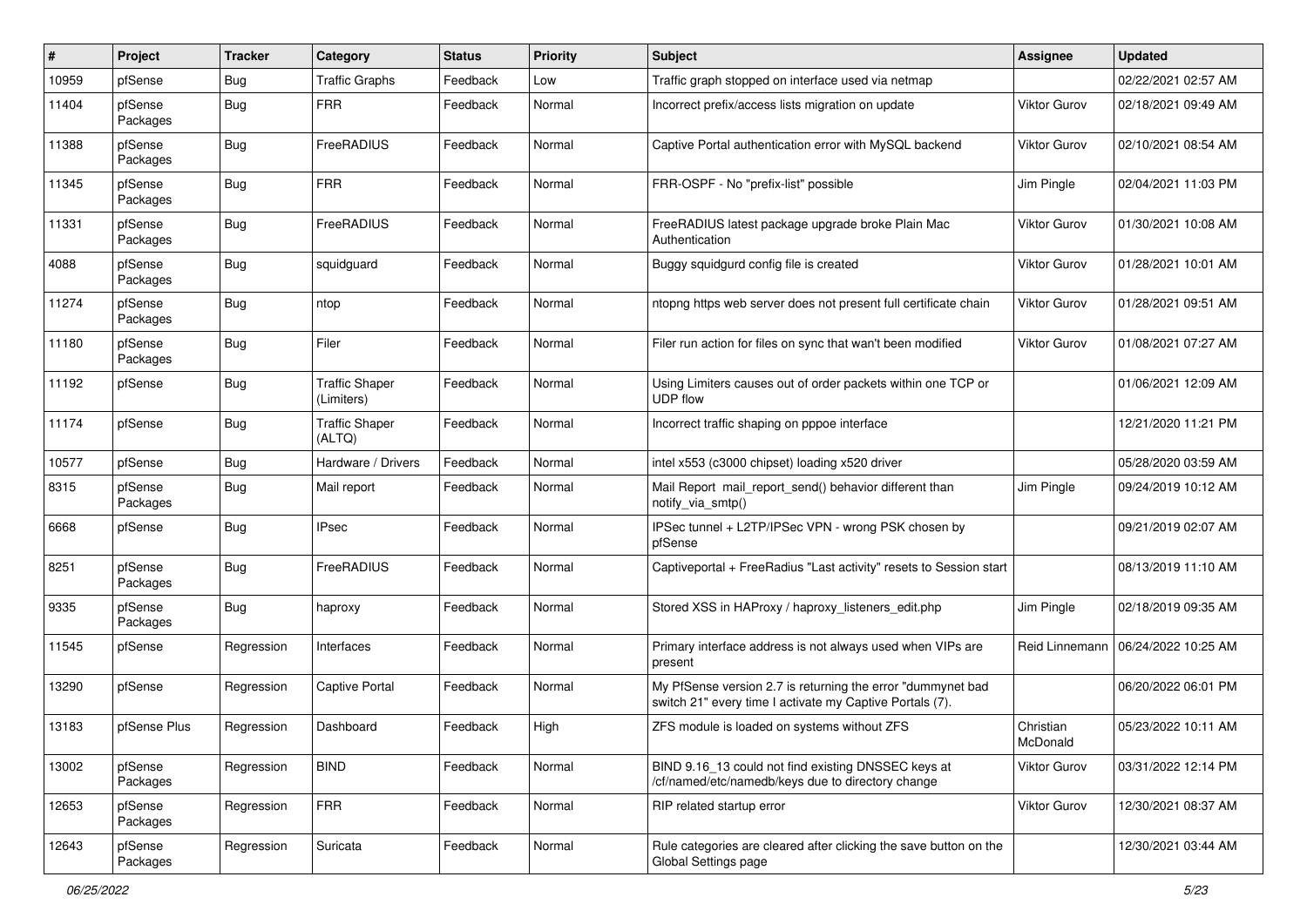| #     | Project             | Tracker    | Category    | <b>Status</b> | <b>Priority</b> | <b>Subject</b>                                                                        | <b>Assignee</b>       | <b>Updated</b>      |
|-------|---------------------|------------|-------------|---------------|-----------------|---------------------------------------------------------------------------------------|-----------------------|---------------------|
| 12215 | pfSense             | Regression | OpenVPN     | Feedback      | Normal          | OpenVPN does not resync when running on a gateway group                               |                       | 12/22/2021 05:49 AM |
| 11738 | pfSense<br>Packages | Regression | squidguard  | Feedback      | Normal          | SquidGuard 1.16.18_17 Not Filtering Blacklist No-Transparent<br>Mode                  | <b>Viktor Gurov</b>   | 12/21/2021 05:48 AM |
| 12278 | pfSense<br>Packages | Regression | Zabbix      | Feedback      | Normal          | Invalid plugin_certificates() function name                                           | <b>Viktor Gurov</b>   | 08/19/2021 05:52 AM |
| 12160 | pfSense<br>Packages | Regression | syslog-ng   | Feedback      | High            | An invalid configuration is generated when choosing TLS as the<br>default protocol    | Jim Pingle            | 07/23/2021 03:27 PM |
| 12963 | pfSense<br>Packages | Feature    | Nmap        | Feedback      | Normal          | Run nmap scans in the background                                                      | Jim Pingle            | 06/06/2022 06:55 PM |
| 13096 | pfSense<br>Packages | Feature    | Snort       | Feedback      | Normal          | Improve robustness of Snort Rules Update Log size limitation<br>logic                 | <b>Bill Meeks</b>     | 04/25/2022 12:22 PM |
| 9721  | pfSense<br>Packages | Feature    | Squid       | Feedback      | Normal          | add squidclient -h 127.0.0.1 mgr:info output to Diagnostics /<br>Squid and status.php | <b>Viktor Gurov</b>   | 04/22/2022 02:21 AM |
| 9982  | pfSense<br>Packages | Feature    | Squid       | Feedback      | Normal          | basic_Idap_auth TLS connection                                                        | <b>Viktor Gurov</b>   | 04/22/2022 02:21 AM |
| 10779 | pfSense<br>Packages | Feature    | haproxy     | Feedback      | Normal          | HAProxy SSL/TLS Compatibility Mode                                                    | Viktor Gurov          | 04/22/2022 02:20 AM |
| 10871 | pfSense<br>Packages | Feature    | FreeRADIUS  | Feedback      | Normal          | Extra time period counters for SQL backend                                            | <b>Viktor Gurov</b>   | 04/22/2022 02:19 AM |
| 10908 | pfSense<br>Packages | Feature    | FreeRADIUS  | Feedback      | Normal          | FreeRADIUS server certificate not using full CA chain                                 | Viktor Gurov          | 04/22/2022 02:19 AM |
| 10796 | pfSense<br>Packages | Feature    | Cellular    | Feedback      | Normal          | Huawei ME909u-521 support                                                             |                       | 04/21/2022 12:40 PM |
| 9916  | pfSense<br>Packages | Feature    | <b>BIND</b> | Feedback      | Normal          | Check allow-transfer in custom option when the zone is slave                          |                       | 04/21/2022 12:40 PM |
| 9762  | pfSense<br>Packages | Feature    | Squid       | Feedback      | Normal          | Squid Reverse Proxy Change redir domain(s) to use regex                               |                       | 04/21/2022 12:40 PM |
| 12882 | pfSense<br>Packages | Feature    | pfBlockerNG | Feedback      | Normal          | Add the option to specify CURLOPT_INTERFACE in<br>pfBlockerNG IPv4/IPv6 lists         |                       | 03/24/2022 11:16 AM |
| 11879 | pfSense<br>Packages | Feature    | <b>ACME</b> | Feedback      | Normal          | Add support for SSL.com ACME server                                                   | Jim Pingle            | 03/02/2022 02:03 PM |
| 9700  | pfSense<br>Packages | Feature    | Squid       | Feedback      | Normal          | Secure Squid HTTPS Proxy                                                              |                       | 01/25/2022 06:39 PM |
| 11927 | pfSense             | Feature    | DHCP (IPv4) | Feedback      | Normal          | Allow DHCP not to serve a gateway - small fix                                         |                       | 01/03/2022 04:17 PM |
| 11130 | pfSense<br>Packages | Feature    | <b>FRR</b>  | Feedback      | Normal          | FRR RIP support                                                                       | Jim Pingle            | 12/31/2021 04:19 PM |
| 6651  | pfSense<br>Packages | Feature    | <b>FRR</b>  | Feedback      | Normal          | Loopback interfaces                                                                   | Christian<br>McDonald | 12/25/2021 02:42 PM |
| 11210 | pfSense<br>Packages | Feature    | Suricata    | Feedback      | Normal          | 3rd party rulesets                                                                    | Viktor Gurov          | 11/24/2021 04:21 AM |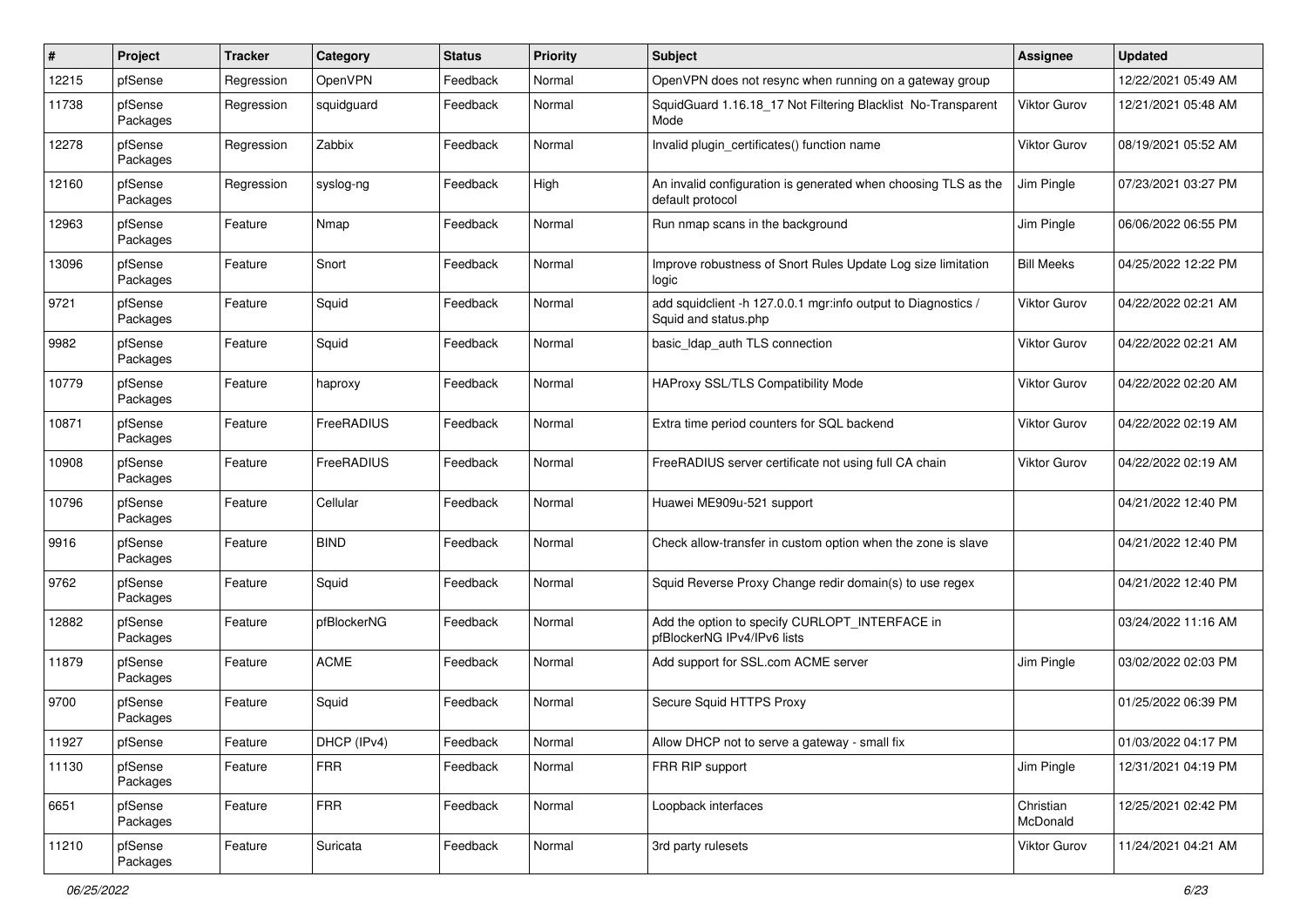| $\#$  | Project             | <b>Tracker</b>     | Category              | <b>Status</b> | <b>Priority</b> | <b>Subject</b>                                                                                    | <b>Assignee</b>       | Updated             |
|-------|---------------------|--------------------|-----------------------|---------------|-----------------|---------------------------------------------------------------------------------------------------|-----------------------|---------------------|
| 10739 | pfSense<br>Packages | Feature            | haproxy               | Feedback      | Normal          | Update HAproxy-devel package to 2.2 and HAproxy to 2.0                                            | <b>Viktor Gurov</b>   | 10/03/2021 03:53 PM |
| 11295 | pfSense<br>Packages | Feature            | pfBlockerNG           | Feedback      | Normal          | DNSBL IDN support                                                                                 | <b>Viktor Gurov</b>   | 09/10/2021 11:33 AM |
| 12292 | pfSense<br>Packages | Feature            | Suricata              | Feedback      | Normal          | GeoIP look on the Alerts, Blocked and Files pages                                                 | <b>Viktor Gurov</b>   | 08/23/2021 08:16 AM |
| 10872 | pfSense<br>Packages | Feature            | Suricata              | Feedback      | Normal          | Add adjustable notification for Severity Alert                                                    | Viktor Gurov          | 08/20/2021 07:52 AM |
| 9852  | pfSense<br>Packages | Feature            | Suricata              | Feedback      | Normal          | show File-Store directory listing                                                                 | <b>Viktor Gurov</b>   | 08/20/2021 07:52 AM |
| 12055 | pfSense             | Feature            | Virtual IP Addresses  | Feedback      | Normal          | Option to disable XMLRPC Sync for Loopback Virtual IPs                                            |                       | 06/18/2021 09:05 AM |
| 11155 | pfSense<br>Packages | Feature            | pfBlockerNG           | Feedback      | Normal          | SafeSearch AAAA                                                                                   | <b>Viktor Gurov</b>   | 02/05/2021 04:54 AM |
| 11248 | pfSense<br>Packages | Feature            | squidguard            | Feedback      | Normal          | SafeSearch update                                                                                 | <b>Viktor Gurov</b>   | 01/28/2021 10:01 AM |
| 11301 | pfSense<br>Packages | Feature            | <b>FRR</b>            | Feedback      | Normal          | Switch FRR to use default rc file as a service control base                                       | Jim Pingle            | 01/28/2021 09:35 AM |
| 10789 | pfSense<br>Packages | Feature            | <b>FRR</b>            | Feedback      | Normal          | FRR integrated configuration and hitless reloads                                                  | Jim Pingle            | 01/20/2021 11:16 PM |
| 10541 | pfSense<br>Packages | Feature            | Squid                 | Feedback      | Normal          | Squid failover and load balancing                                                                 | <b>Viktor Gurov</b>   | 01/14/2021 07:34 AM |
| 10621 | pfSense             | Feature            | Hardware / Drivers    | Feedback      | Normal          | Update system.inc/system_identify_specific_platform() update to<br>accommodate AWS, Azure and GCP |                       | 06/02/2020 03:16 PM |
| 13229 | pfSense Docs        | Todo               | <b>Captive Portal</b> | Feedback      | Normal          | Update documentation for IPFW to PF transition for Limiters and<br><b>Captive Portal</b>          | Jim Pingle            | 05/27/2022 03:04 PM |
| 13189 | pfSense Plus        | Todo               | OpenVPN               | Feedback      | Normal          | Input validation should reject the combination of DCO and P2P<br>mode                             | Jim Pingle            | 05/26/2022 10:50 AM |
| 12354 | pfSense<br>Packages | Todo               | haproxy               | Feedback      | High            | Update haproxy-devel to mitigate CVE-2021-40346                                                   | <b>Viktor Gurov</b>   | 05/12/2022 08:50 AM |
| 12980 | pfSense Docs        | Todo               | OpenVPN               | Feedback      | Normal          | Add warnings against OpenVPN Shared Key mode                                                      | Jim Pingle            | 03/24/2022 02:11 PM |
| 12865 | pfSense<br>Packages | Todo               | <b>RRD Summary</b>    | Feedback      | Normal          | <b>RRD Summary improvements</b>                                                                   | <b>Viktor Gurov</b>   | 03/04/2022 12:20 PM |
| 12351 | pfSense<br>Packages | Todo               | pfBlockerNG           | Feedback      | Normal          | Remove non-functional feeds                                                                       | <b>Viktor Gurov</b>   | 02/04/2022 02:29 PM |
| 13211 | pfSense Docs        | New Content        | OpenVPN               | Feedback      | Normal          | OpenVPN DCO Documentation                                                                         | Jim Pingle            | 06/15/2022 10:42 AM |
| 13205 | pfSense Docs        | <b>New Content</b> | Backup / Restore      | Feedback      | Normal          | <b>ZFS Boot Environment documentation</b>                                                         | Christian<br>McDonald | 05/31/2022 10:55 AM |
| 13223 | pfSense Docs        | New Content        | Routing / Gateways    | Feedback      | Normal          | Document new gateway state killing behavior                                                       | Jim Pingle            | 05/27/2022 01:59 PM |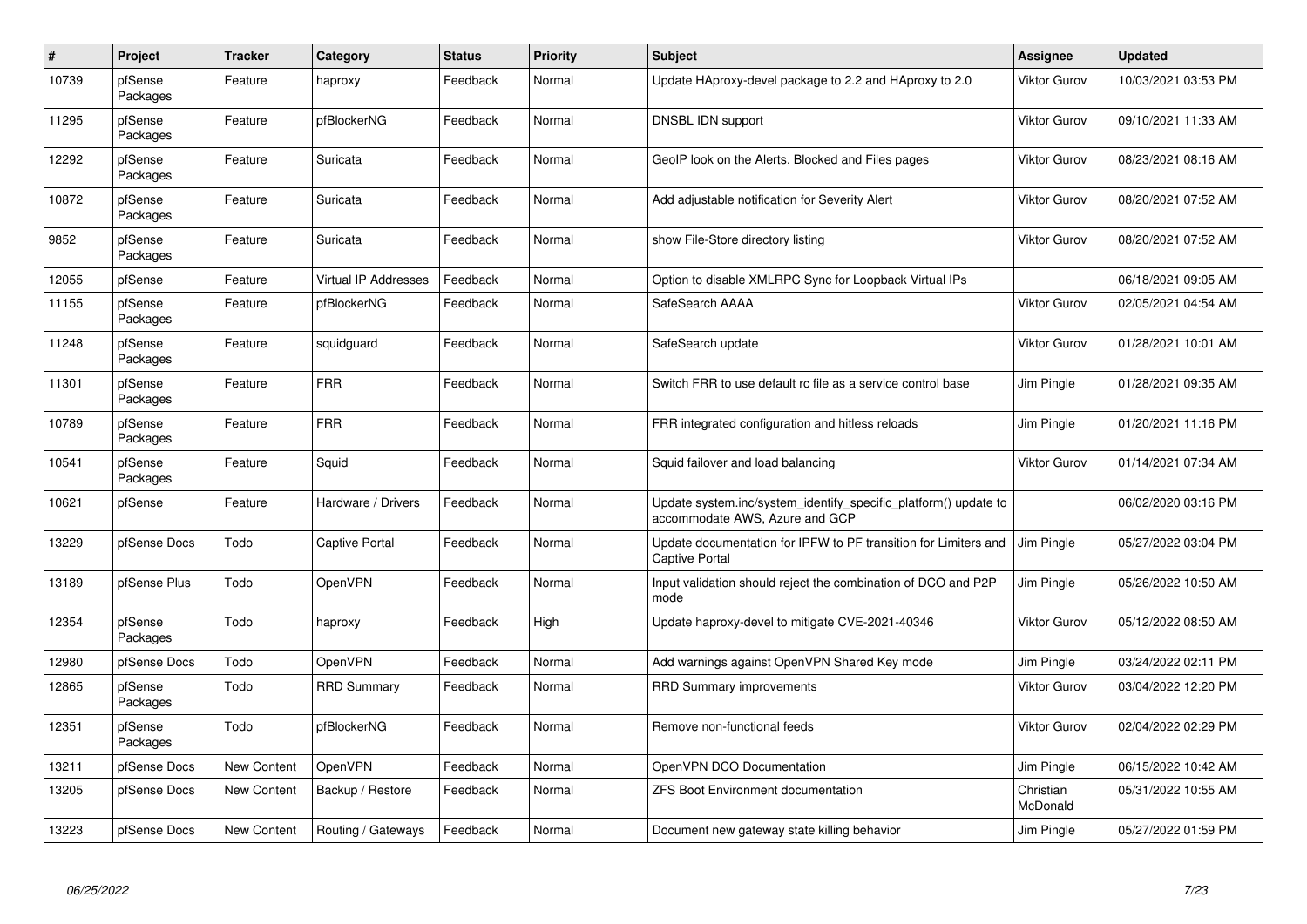| #     | Project             | <b>Tracker</b> | Category             | <b>Status</b>                 | <b>Priority</b> | <b>Subject</b>                                                                                                 | <b>Assignee</b>                | <b>Updated</b>      |
|-------|---------------------|----------------|----------------------|-------------------------------|-----------------|----------------------------------------------------------------------------------------------------------------|--------------------------------|---------------------|
| 13268 | pfSense             | Todo           | Console Menu         | Ready To<br>Test              | Normal          | columns don't align nicely in console with medium-long interface<br>names                                      |                                | 06/12/2022 10:32 PM |
| 13301 | pfSense             | Bug            | <b>IPsec</b>         | <b>Pull Request</b><br>Review | Normal          | Bug #13239 = $(?)$ = #12645 appease not fixed - ipv6 based<br>ipsec vpn tunnel bug found with fqdn remote host |                                | 06/25/2022 05:41 AM |
| 13298 | pfSense             | <b>Bug</b>     | <b>Dynamic DNS</b>   | <b>Pull Request</b><br>Review | Normal          | Dynv6 does not check response code when updating                                                               | <b>Tiago Beling</b><br>d'Avila | 06/24/2022 07:47 AM |
| 13295 | pfSense             | Bug            | Gateway Monitoring   | <b>Pull Request</b><br>Review | Normal          | Incorrect function parameters for "get_dpinger_status()" call in<br>`gwlb.inc``                                |                                | 06/24/2022 07:25 AM |
| 13243 | pfSense             | <b>Bug</b>     | <b>OpenVPN</b>       | <b>Pull Request</b><br>Review | Normal          | OpenVPN status for multi-user VPN shows info icon to display<br>RADIUS rules when there are none to display    | Marcos<br>Mendoza              | 06/19/2022 05:53 PM |
| 13272 | pfSense             | <b>Bug</b>     | Captive Portal       | <b>Pull Request</b><br>Review | Very Low        | Voucher CSV output has leading space before voucher code                                                       | Jim Pingle                     | 06/13/2022 10:27 AM |
| 13258 | pfSense             | Bug            | Console Menu         | <b>Pull Request</b><br>Review | Low             | secret menu option 100                                                                                         | Jim Pingle                     | 06/12/2022 01:44 PM |
| 12920 | pfSense             | <b>Bug</b>     | Gateway Monitoring   | <b>Pull Request</b><br>Review | Normal          | Gateway behavior differs when the gateway does not exist in<br>config.xml                                      | <b>Viktor Gurov</b>            | 06/12/2022 01:27 PM |
| 13218 | pfSense             | Bug            | Interfaces           | <b>Pull Request</b><br>Review | Normal          | GIF-based interface MTU is assigned to parent interface on boot<br>when parent interface is a LAGG             | <b>Viktor Gurov</b>            | 05/27/2022 05:25 AM |
| 13214 | pfSense<br>Packages | <b>Bug</b>     | node exporter        | <b>Pull Request</b><br>Review | Normal-package  | AttributeError: 'NoneType' object has no attribute 'text'                                                      | lan Grindley                   | 05/25/2022 08:20 AM |
| 11877 | pfSense             | Bug            | Web Interface        | <b>Pull Request</b><br>Review | Very Low        | Labels and description dissapear in firewall_schedule_edit.php                                                 | Viktor Gurov                   | 05/17/2022 02:22 PM |
| 12225 | pfSense             | <b>Bug</b>     | Authentication       | <b>Pull Request</b><br>Review | Normal          | Group membership field is not needed for remote groups                                                         | Viktor Gurov                   | 05/17/2022 02:21 PM |
| 12385 | pfSense             | <b>Bug</b>     | Virtual IP Addresses | <b>Pull Request</b><br>Review | Normal          | deleteVIP() does not check 1:1 NAT and Outbound NAT rules                                                      | <b>Viktor Gurov</b>            | 05/17/2022 02:21 PM |
| 12464 | pfSense             | <b>Bug</b>     | Logging              | <b>Pull Request</b><br>Review | Normal          | Syslog Auth messages are sent as Emergency Level                                                               |                                | 05/17/2022 02:20 PM |
| 12673 | pfSense             | <b>Bug</b>     | Dashboard            | <b>Pull Request</b><br>Review | Normal          | Firewall Logs Widget fails to update at intervals below 5<br>seconds.                                          | <b>Viktor Gurov</b>            | 05/17/2022 02:20 PM |
| 12757 | pfSense             | <b>Bug</b>     | Diagnostics          | <b>Pull Request</b><br>Review | Very Low        | Clean up /etc/inc/filter.inc use of pfctl -F                                                                   |                                | 05/17/2022 02:18 PM |
| 12979 | pfSense<br>Packages | <b>Bug</b>     | Snort                | <b>Pull Request</b><br>Review | High            | Snort Rules Update Process Using Deprecated FreeBSD<br><b>Subdirectory Name</b>                                | <b>Bill Meeks</b>              | 03/24/2022 09:02 AM |
| 12965 | pfSense<br>Packages | <b>Bug</b>     | <b>FRR</b>           | <b>Pull Request</b><br>Review | Normal          | FRR BFD peer configuration is handled incorrectly in some<br>cases                                             | Viktor Gurov                   | 03/22/2022 08:04 AM |
| 12720 | pfSense             | Bug            | Rules / NAT          | <b>Pull Request</b><br>Review | Normal          | Hide the "tag" field on non-floating tabs                                                                      | Viktor Gurov                   | 01/24/2022 03:11 PM |
| 12507 | pfSense<br>Packages | Bug            | softflowd            | <b>Pull Request</b><br>Review | Normal          | Add support for bi-directional flows in softflowd                                                              |                                | 11/11/2021 03:53 AM |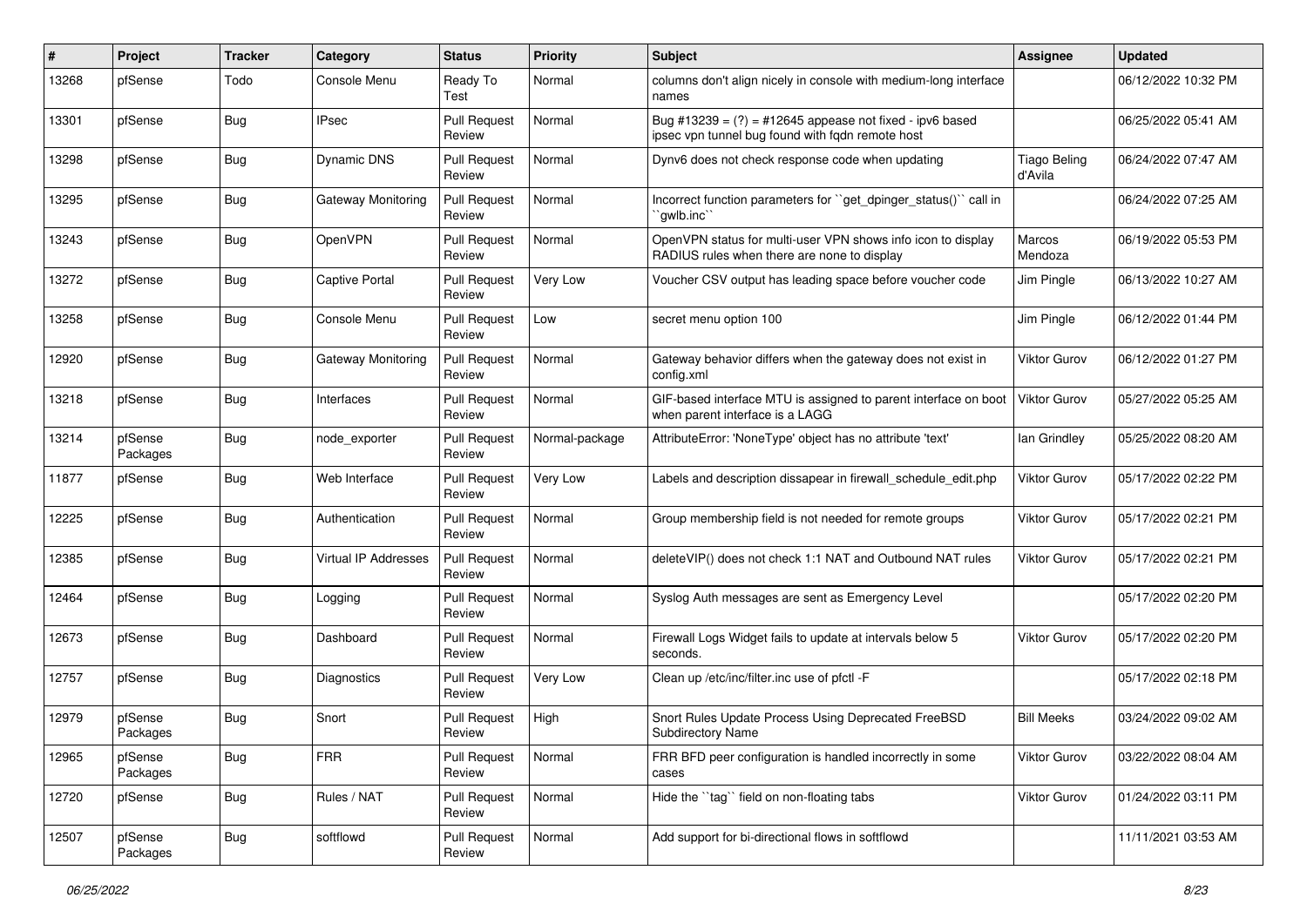| $\pmb{\#}$ | Project             | <b>Tracker</b> | Category                        | <b>Status</b>                 | <b>Priority</b> | <b>Subject</b>                                                                                                                                 | Assignee            | Updated             |
|------------|---------------------|----------------|---------------------------------|-------------------------------|-----------------|------------------------------------------------------------------------------------------------------------------------------------------------|---------------------|---------------------|
| 11377      | pfSense<br>Packages | Bug            | <b>FRR</b>                      | <b>Pull Request</b><br>Review | Normal          | <b>FRR</b> deinstall                                                                                                                           |                     | 03/10/2021 08:21 AM |
| 11570      | pfSense             | Regression     | Gateways                        | Pull Request<br>Review        | Normal          | Gateway monitoring services is not always restarted on interface<br>events, which may prevent a WAN from recovering back to an<br>online state | <b>Viktor Gurov</b> | 06/22/2022 09:04 PM |
| 13245      | pfSense             | Feature        | Aliases / Tables                | <b>Pull Request</b><br>Review | Normal          | Type column on Alias lists                                                                                                                     | Jim Pingle          | 06/06/2022 07:09 AM |
| 13124      | pfSense             | Feature        | Web Interface                   | <b>Pull Request</b><br>Review | Normal          | Option to wait for interface selection before displaying firewall<br>rules                                                                     |                     | 05/17/2022 02:15 PM |
| 13165      | pfSense             | Feature        | Dashboard                       | <b>Pull Request</b><br>Review | Normal          | Feat: live update for Services dashboard widget                                                                                                |                     | 05/15/2022 01:48 AM |
| 13160      | pfSense<br>Packages | Feature        | Status Monitoring               | <b>Pull Request</b><br>Review | Normal          | Option to sort monitoring graph views                                                                                                          |                     | 05/13/2022 12:06 PM |
| 13063      | pfSense<br>Packages | Feature        | Cellular                        | <b>Pull Request</b><br>Review | Normal          | Cellular package shall support more modems and NMEA port                                                                                       |                     | 05/06/2022 02:38 PM |
| 13094      | pfSense             | Feature        | Packet Capture                  | <b>Pull Request</b><br>Review | Normal          | Allow packet capture filtering in tagged packets                                                                                               | Marcos<br>Mendoza   | 04/24/2022 06:06 PM |
| 13085      | pfSense             | Feature        | OpenVPN                         | Pull Request<br>Review        | Normal          | OpenVPN: expose NBDD servers in GUI + fix GUI bugs                                                                                             | Jim Pingle          | 04/22/2022 11:09 AM |
| 13072      | pfSense             | Feature        | <b>Traffic Shaper</b><br>(ALTQ) | <b>Pull Request</b><br>Review | Very Low        | Matching background/font colors of queue values with dark<br>theme.                                                                            |                     | 04/19/2022 07:32 AM |
| 10462      | pfSense<br>Packages | Feature        | <b>LCDProc</b>                  | <b>Pull Request</b><br>Review | Normal          | <b>CPU Temp Screen</b>                                                                                                                         |                     | 11/29/2021 08:28 AM |
| 12495      | pfSense             | Feature        | Dynamic DNS                     | <b>Pull Request</b><br>Review | Normal          | DynDNS: add deSEC IPv4&v6 simultaneos update                                                                                                   | Lukas Wiest         | 11/01/2021 08:53 AM |
| 12494      | pfSense             | Feature        | <b>Dynamic DNS</b>              | Pull Request<br>Review        | Normal          | DynDNS: make simultaneous update of IP and LegacyIP<br>possible                                                                                | Lukas Wiest         | 11/01/2021 08:52 AM |
| 11163      | pfSense<br>Packages | Feature        | <b>ACME</b>                     | <b>Pull Request</b><br>Review | Normal          | Preferred Chain option                                                                                                                         |                     | 10/18/2021 09:10 AM |
| 12462      | pfSense<br>Packages | Feature        | Telegraf                        | <b>Pull Request</b><br>Review | Normal-package  | Telegraf: Add "devfs" to ignore fs                                                                                                             | Offstage Roller     | 10/18/2021 09:03 AM |
| 11589      | pfSense             | Feature        | <b>Traffic Graphs</b>           | <b>Pull Request</b><br>Review | Low             | Fix iftop experimental traffic fetcher, unify and improve output<br>style                                                                      |                     | 03/03/2021 03:30 PM |
| 11206      | pfSense<br>Packages | Feature        | <b>FRR</b>                      | <b>Pull Request</b><br>Review | Normal          | <b>FRR 7.5</b>                                                                                                                                 | Jim Pingle          | 01/08/2021 12:47 PM |
| 2386       | pfSense             | Feature        | Interfaces                      | <b>Pull Request</b><br>Review | Normal          | Bridge member that is not an assigned interface                                                                                                | <b>Viktor Gurov</b> | 12/02/2020 06:01 AM |
| 10904      | pfSense             | Feature        | <b>DHCP Relay</b>               | Pull Request<br>Review        | Normal          | Support vti interfaces in dhcrelay                                                                                                             | Luiz Souza          | 10/12/2020 07:35 AM |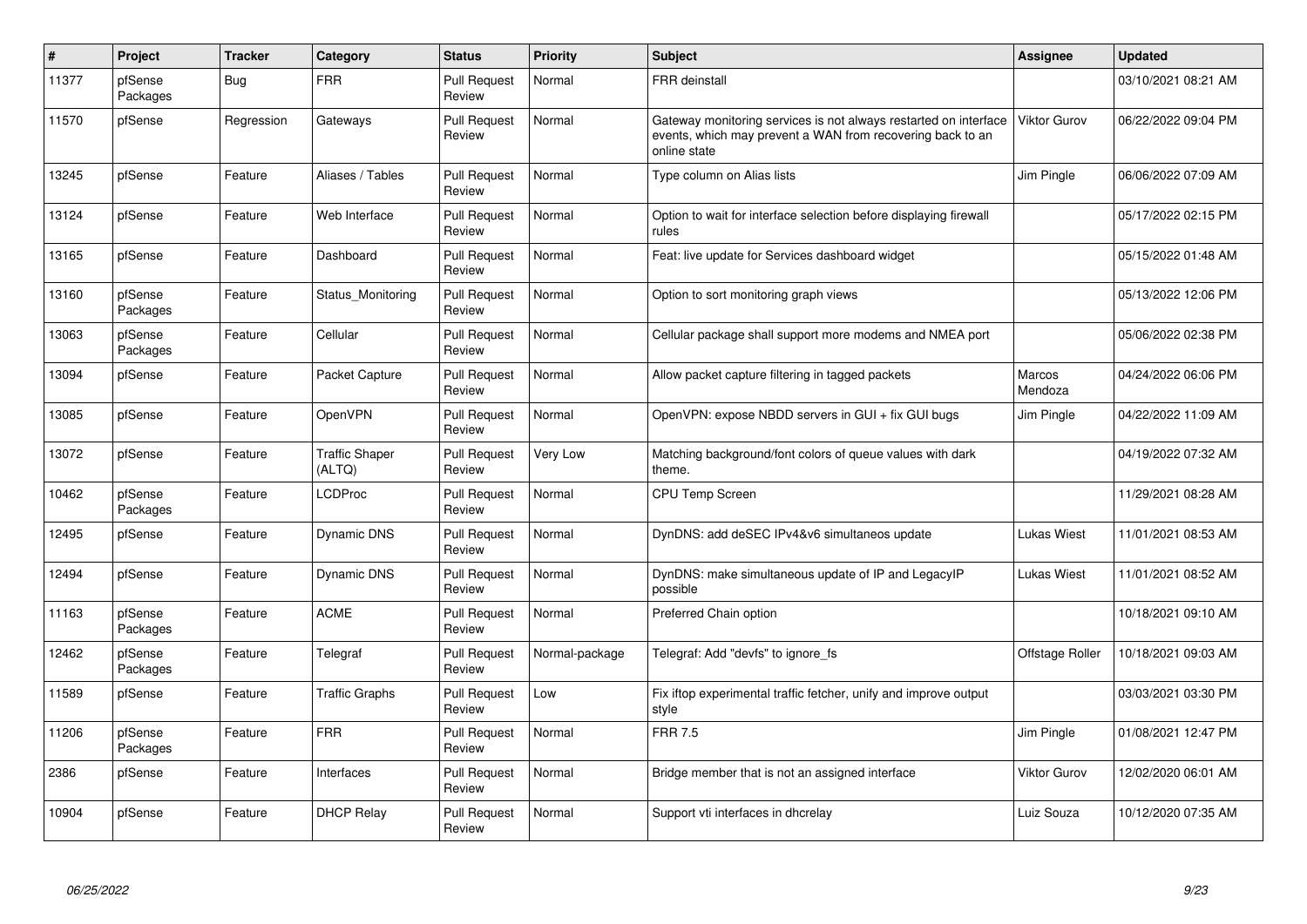| $\vert$ # | <b>Project</b>      | <b>Tracker</b> | Category                            | <b>Status</b>                 | <b>Priority</b> | <b>Subject</b>                                                                     | Assignee             | <b>Updated</b>      |
|-----------|---------------------|----------------|-------------------------------------|-------------------------------|-----------------|------------------------------------------------------------------------------------|----------------------|---------------------|
| 1257      | pfSense             | Feature        | Certificates                        | <b>Pull Request</b><br>Review | Normal          | Handle encypted CA/Certificate private keys                                        |                      | 10/12/2020 07:12 AM |
| 12431     | pfSense             | Todo           | Web Interface                       | <b>Pull Request</b><br>Review | Normal          | GUI pages should use "POST" for AJAX calls, not "GET"                              | <b>Viktor Gurov</b>  | 05/17/2022 02:20 PM |
| 12176     | pfSense             | Todo           | Interfaces                          | <b>Pull Request</b><br>Review | Normal          | Hide WireGuard interfaces on appropriate pages                                     |                      | 08/11/2021 12:52 AM |
| 11508     | pfSense             | Todo           | Web Interface                       | <b>Pull Request</b><br>Review | Low             | Update SimplePie to to v1.5.6                                                      |                      | 02/23/2021 07:23 AM |
| 13093     | pfSense             | <b>Bug</b>     | Authentication                      | In Progress                   | Normal          | LDAP authentication fails with extended query and RFC2307<br>group lookups enabled | Chris Linstruth      | 05/31/2022 07:20 AM |
| 3132      | pfSense             | Bug            | Gateway Monitoring                  | In Progress                   | Normal          | Gateway events for IPv6 affect IPv4 services and vice versa                        | Viktor Gurov         | 05/10/2022 03:10 PM |
| 10502     | pfSense<br>Packages | <b>Bug</b>     | lldpd                               | In Progress                   | Normal          | LLDP spamming errors on Netgate XG-7100                                            |                      | 04/21/2022 12:39 PM |
| 12144     | pfSense             | <b>Bug</b>     | <b>Operating System</b>             | In Progress                   | Normal          | Bug in "df -t" filtering if two filesystems use the same<br>mountpoint             | Mateusz Guzik        | 09/10/2021 10:07 AM |
| 7389      | pfSense             | <b>Bug</b>     | <b>Traffic Shaper</b><br>(Limiters) | In Progress                   | Normal          | Limiter does not work with transparent proxy                                       | Luiz Souza           | 02/01/2021 03:31 PM |
| 8611      | pfSense             | Bug            | Interfaces                          | In Progress                   | Normal          | unable to receive IPv6 RA's on SG-1000, default route lost                         | Luiz Souza           | 02/01/2021 03:31 PM |
| 12285     | pfSense<br>Packages | Feature        | Suricata                            | In Progress                   | Normal          | Add more EVE Logged Traffic protocols                                              | <b>Viktor Gurov</b>  | 08/20/2021 08:22 AM |
| 4405      | pfSense             | Feature        | <b>Traffic Shaper</b><br>(ALTQ)     | In Progress                   | Normal          | Traffic shaping doesn't work when applied to a bridge interface                    | Luiz Souza           | 02/09/2021 12:05 PM |
| 9370      | pfSense Docs        | Correction     | General                             | In Progress                   | Normal          | Update old screenshots                                                             | Jim Pingle           | 12/03/2021 09:55 AM |
| 13215     | pfSense             | Bug            | Captive Portal                      | Assigned                      | Normal          | Allowed MAC/IP/Hostname traffic counts for authorized users                        | Reid Linnemann       | 05/31/2022 05:31 PM |
| 7138      | pfSense             | <b>Bug</b>     | DHCP (IPv6)                         | Assigned                      | Normal          | Pfsense wide dhcpv6 client doesn't recognise ifid statement                        |                      | 04/21/2022 12:39 PM |
| 11836     | pfSense<br>Packages | Bug            | <b>FRR</b>                          | Assigned                      | Normal          | FRR ACCEPTFILTER unstable                                                          | Viktor Gurov         | 02/14/2022 07:20 AM |
| 7400      | pfSense             | <b>Bug</b>     | <b>Traffic Graphs</b>               | Assigned                      | Normal          | Traffic Graphs show bad data on 2.3.3 1                                            | <b>Jared Dillard</b> | 12/31/2021 05:47 PM |
| 11054     | pfSense<br>Packages | <b>Bug</b>     | FreeRADIUS                          | Assigned                      | Normal          | Check Client Certificate CN not working as described                               | Viktor Gurov         | 12/14/2021 07:22 AM |
| 12101     | pfSense<br>Packages | <b>Bug</b>     | arpwatch                            | Assigned                      | Normal          | ArpWatch Suppression Mac for "flip-flop" not suppressing                           | <b>Viktor Gurov</b>  | 10/09/2021 07:19 PM |
| 4298      | pfSense             | <b>Bug</b>     | <b>SNMP</b>                         | Assigned                      | Very Low        | Excessive errors from snmpd                                                        | Luiz Souza           | 09/13/2020 08:21 AM |
| 9094      | pfSense             | Bug            | Hardware / Drivers                  | Assigned                      | Normal          | MBT console settings are not forced to video console                               |                      | 11/07/2018 10:23 AM |
| 10297     | pfSense<br>Packages | Feature        | FreeRADIUS                          | Assigned                      | Normal          | IPv6 user attributes                                                               |                      | 04/21/2022 12:39 PM |
| 1337      | pfSense             | Feature        | Interfaces                          | Assigned                      | Normal          | VLANs with different MAC address than parent interface                             |                      | 04/21/2022 12:39 PM |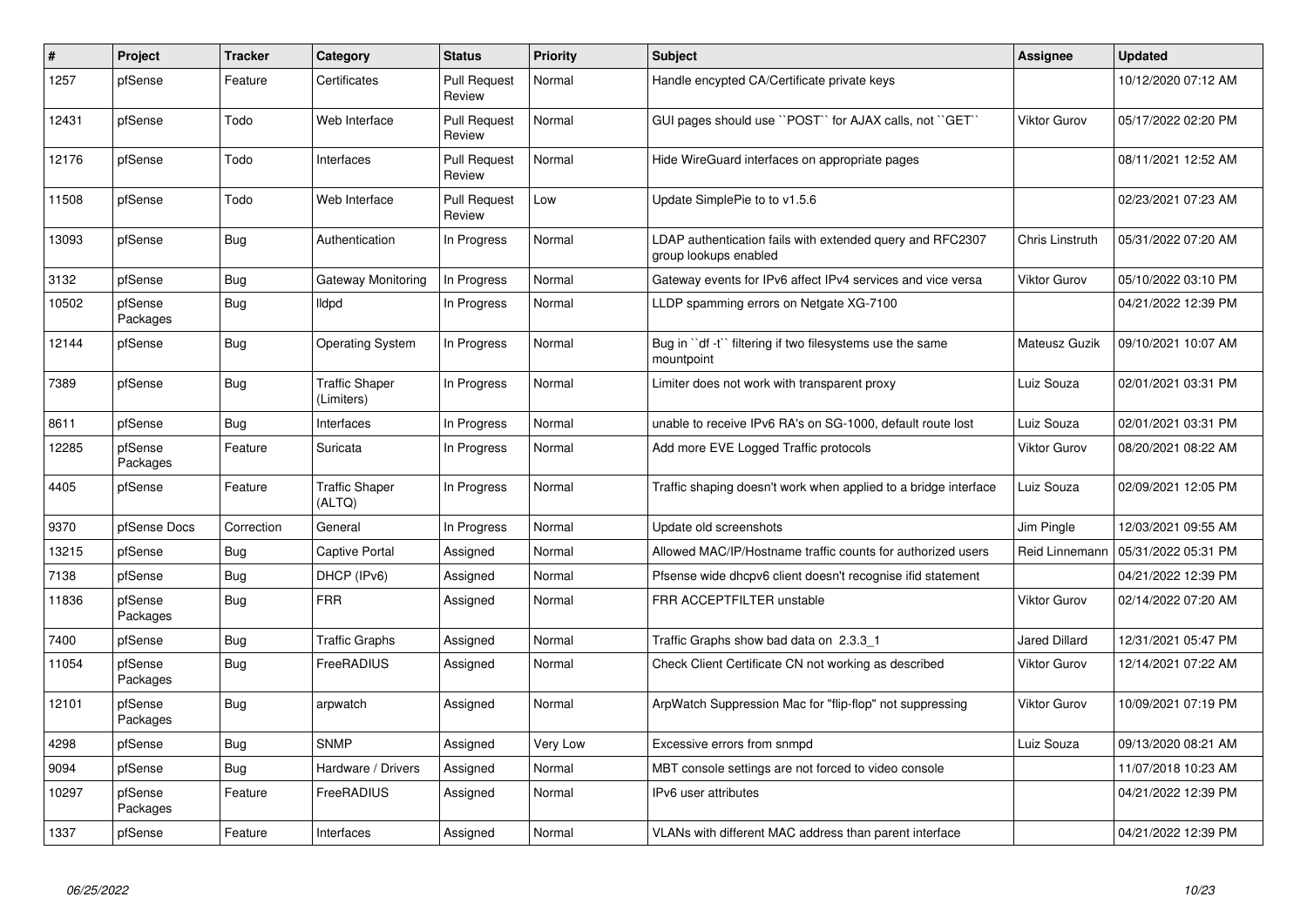| #     | <b>Project</b>      | <b>Tracker</b> | Category                     | <b>Status</b> | Priority | <b>Subject</b>                                                                                        | <b>Assignee</b>        | <b>Updated</b>      |
|-------|---------------------|----------------|------------------------------|---------------|----------|-------------------------------------------------------------------------------------------------------|------------------------|---------------------|
| 7398  | pfSense             | Feature        | <b>Traffic Graphs</b>        | Assigned      | Normal   | Show average value of bandwidth in/out on Dashboard trafic<br>graph                                   | <b>Jared Dillard</b>   | 08/21/2019 08:56 AM |
| 4234  | pfSense             | Feature        | <b>IPsec</b>                 | Assigned      | Low      | allow for strict user <> cn validation of mobile ipsec users when<br>using rsa+xauth                  |                        | 01/24/2017 06:11 AM |
| 5413  | pfSense             | Bug            | <b>DNS Resolver</b>          | Confirmed     | High     | Incorrect Handling of Unbound Resolver [service restarts, cache<br>loss, DNS service interruption]    |                        | 06/19/2022 11:11 PM |
| 9296  | pfSense             | <b>Bug</b>     | Aliases / Tables             | Confirmed     | Low      | Alias content is sometimes incomplete when mixing FQDN and<br>IP address                              | Reid Linnemann         | 06/18/2022 03:12 PM |
| 13154 | pfSense<br>Packages | Bug            | pfBlockerNG                  | Confirmed     | Normal   | pfBlocker causing excessive CPU load                                                                  |                        | 06/14/2022 01:14 PM |
| 13226 | pfSense             | Bug            | Captive Portal               | Confirmed     | Normal   | Captive Portal doesn't disconnect established OpenVPN link                                            | Reid Linnemann         | 05/30/2022 10:38 AM |
| 12796 | pfSense             | <b>Bug</b>     | Upgrade                      | Confirmed     | Normal   | 2.5.2 -> 2.6.0 upgrade segfaults if certain packages are installed.                                   |                        | 05/24/2022 07:43 AM |
| 4500  | pfSense             | <b>Bug</b>     | UPnP/NAT-PMP                 | Confirmed     | Normal   | Some miniupnp port mappings are not displayed in the Status<br>page                                   |                        | 04/25/2022 12:49 PM |
| 9384  | pfSense             | <b>Bug</b>     | Interfaces                   | Confirmed     | Normal   | devd putting "\$" before variable contents when using single<br>quotes                                |                        | 04/21/2022 12:39 PM |
| 4154  | pfSense             | Bug            | User Manager /<br>Privileges | Confirmed     | Normal   | RADIUS authentication not working over IPv6                                                           |                        | 04/21/2022 12:39 PM |
| 12956 | pfSense<br>Packages | <b>Bug</b>     | Suricata                     | Confirmed     | Normal   | suricata fails to use pcre in SID management (e.g. dropsid.conf)                                      |                        | 04/05/2022 12:52 PM |
| 2234  | pfSense             | Bug            | Web Interface                | Confirmed     | Low      | Status: Traffic Graph - only shows interface's subnet                                                 |                        | 01/15/2022 08:33 PM |
| 4345  | pfSense             | Bug            | <b>Operating System</b>      | Confirmed     | Normal   | Traffic Shaping doesn't work with Xen netfront driver                                                 |                        | 12/31/2021 05:30 PM |
| 3796  | pfSense             | Bug            | Diagnostics                  | Confirmed     | Normal   | States summary fails and is very slow with large state tables                                         |                        | 12/11/2021 08:03 PM |
| 6370  | pfSense             | Bug            | IPsec                        | Confirmed     | Normal   | IPSEC bound to WAN gateway group and Dynamic DNS doesn't<br>to fail back tunnel to WAN on DDNS update |                        | 08/31/2021 07:38 AM |
| 6624  | pfSense             | Bug            | <b>IPsec</b>                 | Confirmed     | Normal   | changes in IPsec config should down the connection                                                    | Jim Pingle             | 08/02/2021 12:08 PM |
| 6362  | pfSense             | <b>Bug</b>     | DHCP (IPv4)                  | Confirmed     | Normal   | DHCP Client ID not used                                                                               |                        | 07/09/2021 06:30 AM |
| 6055  | pfSense             | Bug            | Package System               | Confirmed     | Low      | Menu items may remain from packages no longer installed                                               |                        | 06/18/2021 08:46 PM |
| 11992 | pfSense             | Bug            | <b>Virtual IP Addresses</b>  | Confirmed     | High     | GRE Tunnel - Does not work with a virtual IP as endpoint                                              |                        | 06/04/2021 01:16 AM |
| 2042  | pfSense             | <b>Bug</b>     | <b>NAT Reflection</b>        | Confirmed     | Low      | NAT reflection doesn't apply to self-initiated traffic                                                |                        | 01/21/2021 10:38 PM |
| 6333  | pfSense             | Bug            | Gateway Monitoring           | Confirmed     | Normal   | Bootup starts/restarts dpinger multiple times                                                         | Luiz Souza             | 11/16/2020 01:11 PM |
| 9349  | pfSense             | Bug            | <b>IPsec</b>                 | Confirmed     | Normal   | IPSec service start/stop/restart fails after settings change                                          | Markus<br>Stockhausen  | 10/30/2020 01:33 PM |
| 6167  | pfSense             | <b>Bug</b>     | <b>IPsec</b>                 | Confirmed     | Normal   | IPsec IPComp not working                                                                              | George<br>Neville-Neil | 09/22/2020 06:07 PM |
| 8502  | pfSense             | Bug            | Web Interface                | Confirmed     | Low      | main (top) menu items do not drop down in some cases                                                  |                        | 07/06/2020 02:39 PM |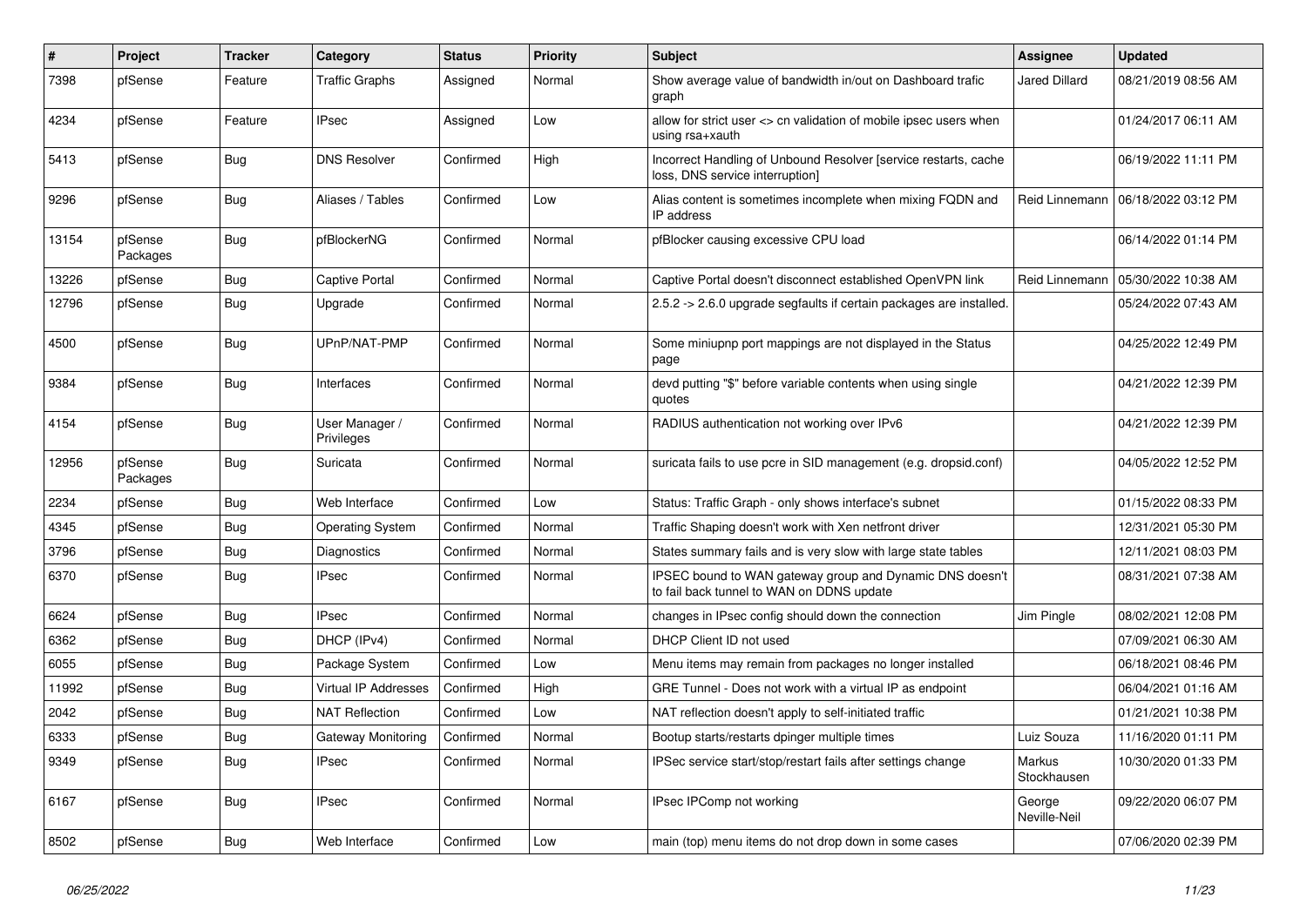| $\pmb{\#}$ | Project             | <b>Tracker</b> | Category                            | <b>Status</b> | <b>Priority</b> | <b>Subject</b>                                                                                       | <b>Assignee</b> | <b>Updated</b>      |
|------------|---------------------|----------------|-------------------------------------|---------------|-----------------|------------------------------------------------------------------------------------------------------|-----------------|---------------------|
| 5091       | pfSense             | <b>Bug</b>     | Rules / NAT                         | Confirmed     | Very Low        | In rule creation destination ports fields (from and to) are too<br>small to read ports aliases names |                 | 01/07/2020 07:48 AM |
| 6430       | pfSense             | <b>Bug</b>     | <b>DNS Resolver</b>                 | Confirmed     | Low             | pfsense should sanity-check hostnames when copying from<br>dhcpd.leases to /etc/hosts                |                 | 08/13/2019 01:23 PM |
| 3889       | pfSense             | <b>Bug</b>     | <b>XML Parser</b>                   | Confirmed     | Low             | Non relevant changes in config.xml                                                                   |                 | 08/13/2019 12:23 PM |
| 7553       | pfSense             | <b>Bug</b>     | Captive Portal                      | Confirmed     | Very Low        | Captive portal on a parent interface blocks traffic on VLAN<br>interfaces too                        |                 | 08/19/2018 03:15 PM |
| 7954       | pfSense<br>Packages | Bug            | Squid                               | Confirmed     | Normal          | Package upgrade/reinstall gets stuck on deinstall if the<br>package-provided service is not running  |                 | 10/18/2017 12:04 PM |
| 4061       | pfSense             | <b>Bug</b>     | DHCP (IPv4)                         | Confirmed     | Normal          | dhcpd doesn't send client-hostname to peer, breaking DHCP<br>lease registrations w/HA                |                 | 02/24/2017 08:58 PM |
| 4474       | pfSense             | <b>Bug</b>     | Package System                      | Confirmed     | Normal          | IP address change triggers reload of all packages                                                    |                 | 02/13/2017 07:21 AM |
| 3962       | pfSense<br>Packages | <b>Bug</b>     | ladvd                               | Confirmed     | Normal          | LADVD interface handling issues with lagg and bridge                                                 |                 | 12/05/2016 01:59 PM |
| 1813       | pfSense             | <b>Bug</b>     | Rules / NAT                         | Confirmed     | Normal          | Static routes on WAN interfaces overridden by route-to for<br>firewall-initiated traffic             |                 | 11/09/2016 02:06 PM |
| 3824       | pfSense             | <b>Bug</b>     | <b>Traffic Shaper</b><br>(Limiters) | Confirmed     | Normal          | Limiters on bridge break traffic outside locally-configured IP<br>subnets                            | Luiz Souza      | 11/03/2016 07:16 PM |
| 6011       | pfSense             | <b>Bug</b>     | Web Interface                       | Confirmed     | Low             | IPv6 link local fails HTTP REFERER check                                                             |                 | 09/04/2016 09:57 AM |
| 6614       | pfSense             | <b>Bug</b>     | Web Interface                       | Confirmed     | Normal          | Dashboard high CPU usage                                                                             |                 | 07/14/2016 03:04 PM |
| 6605       | pfSense             | <b>Bug</b>     | Interfaces                          | Confirmed     | Normal          | rc.linkup logic issues with actions taken                                                            |                 | 07/12/2016 07:46 PM |
| 5791       | pfSense             | <b>Bug</b>     | Rules / NAT                         | Confirmed     | Normal          | tftp-proxy functionality is easilly broken by unrelated rules                                        |                 | 07/10/2016 12:24 AM |
| 5887       | pfSense             | <b>Bug</b>     | Interfaces                          | Confirmed     | Normal          | hardware_offloading_applyflags sets/unsets most values when<br>already set correctly                 |                 | 07/06/2016 03:31 PM |
| 4428       | pfSense             | <b>Bug</b>     | Interfaces                          | Confirmed     | Normal          | Setting media option on em(4) leads to infinite link cycling                                         |                 | 07/06/2016 12:45 AM |
| 6580       | pfSense             | <b>Bug</b>     | <b>Operating System</b>             | Confirmed     | Normal          | Bridge with down member interface sends ICMP unreachables<br>where it shouldn't                      |                 | 07/05/2016 05:40 PM |
| 6517       | pfSense             | <b>Bug</b>     | <b>IPsec</b>                        | Confirmed     | Normal          | Adding mobile IPsec phase 2 entries requires restart of<br>strongswan                                |                 | 06/21/2016 11:04 PM |
| 6493       | pfSense             | <b>Bug</b>     | Web Interface                       | Confirmed     | Normal          | Dynamic DNS clients slow page load                                                                   |                 | 06/17/2016 03:43 AM |
| 6220       | pfSense             | <b>Bug</b>     | <b>Operating System</b>             | Confirmed     | Normal          | state mismatch with host-initiated traffic matching binat to IP not<br>locally assigned              | Luiz Souza      | 06/08/2016 09:23 AM |
| 6255       | pfSense             | <b>Bug</b>     | PPP Interfaces                      | Confirmed     | Low             | PPP Country/Provider/Plan configuration not saved                                                    |                 | 04/25/2016 07:15 PM |
| 5658       | pfSense             | <b>Bug</b>     | Captive Portal                      | Confirmed     | Low             | Files with the same name cannot be uploaded to multiple captive<br>portal zones                      |                 | 12/18/2015 07:19 PM |
| 5469       | pfSense             | <b>Bug</b>     | Package System                      | Confirmed     | Low             | package.dtd XSD schema is a piece of pathetic, useless,<br>unmaintained junk                         |                 | 11/22/2015 06:26 AM |
| 4406       | pfSense             | Bug            | <b>Operating System</b>             | Confirmed     | Normal          | ALTQ problems with wireless cloned interfaces                                                        | Luiz Souza      | 11/19/2015 12:06 AM |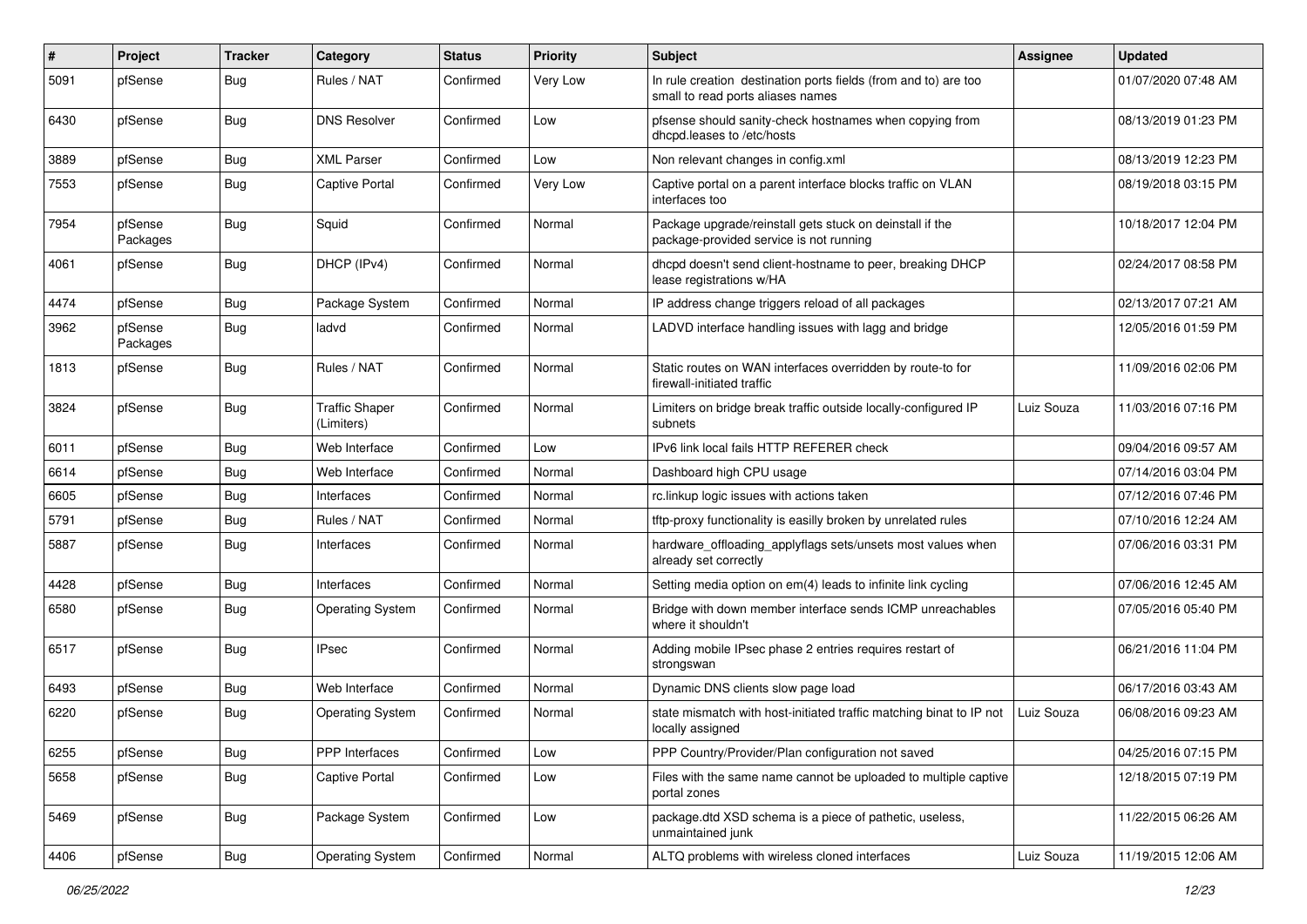| $\vert$ # | Project             | <b>Tracker</b> | Category                            | <b>Status</b> | <b>Priority</b> | Subject                                                                                                              | Assignee   | <b>Updated</b>      |
|-----------|---------------------|----------------|-------------------------------------|---------------|-----------------|----------------------------------------------------------------------------------------------------------------------|------------|---------------------|
| 1186      | pfSense             | <b>Bug</b>     | <b>RRD Graphs</b>                   | Confirmed     | Normal          | When in pure routing mode the rrd graphs are blank                                                                   |            | 09/16/2015 04:31 PM |
| 5075      | pfSense             | <b>Bug</b>     | Rules / NAT                         | Confirmed     | Normal          | pf errors that don't return a line number on first line don't file<br>notice                                         |            | 09/01/2015 06:42 PM |
| 4845      | pfSense             | <b>Bug</b>     | CARP                                | Confirmed     | High            | CARP preemption doesn't switch to backup where connectivity<br>between systems is lost but not NIC link              |            | 07/28/2015 07:55 AM |
| 1848      | pfSense             | Bug            | <b>Traffic Shaper</b><br>(Limiters) | Confirmed     | Normal          | Limiters after policy routing has taken place do not behave<br>correctly                                             |            | 10/25/2014 09:18 PM |
| 12821     | pfSense             | Regression     | Hardware / Drivers                  | Confirmed     | Normal          | Intel e1000 driver (em & igb) cannot pass VLAN0 tagged<br>packets                                                    |            | 06/05/2022 08:23 AM |
| 12544     | pfSense             | <b>Bug</b>     | <b>Operating System</b>             | <b>New</b>    | Normal          | OpenSSH vulnerabilities                                                                                              |            | 06/25/2022 05:47 PM |
| 8207      | pfSense             | Bug            | <b>Operating System</b>             | <b>New</b>    | Normal          | 2.4 cannot boot as a Xen VM with more than 7 NICs                                                                    |            | 06/25/2022 05:42 PM |
| 9626      | pfSense             | <b>Bug</b>     | Web Interface                       | New           | Normal          | When deny write permission is assigned to a user, there is no<br>error feedback if the user tries to write something |            | 06/25/2022 05:41 PM |
| 7996      | pfSense             | Bug            | Web Interface                       | New           | Very Low        | 2.4.0 Web Interface Issue                                                                                            |            | 06/25/2022 05:39 PM |
| 11626     | pfSense Plus        | <b>Bug</b>     | Authentication                      | <b>New</b>    | Normal          | Google LDAP connection failed due to lack of SNI for TLS 1.3                                                         | Luiz Souza | 06/25/2022 05:34 PM |
| 13003     | pfSense             | <b>Bug</b>     | Hardware / Drivers                  | New           | Normal          | Malicious Driver Detection event on ixl driver                                                                       |            | 06/25/2022 05:00 PM |
| 11572     | pfSense<br>Packages | <b>Bug</b>     | pfBlockerNG                         | <b>New</b>    | High            | Auto created firewall rules have IPv4 as protocol only - even for<br>IPv6 lists.                                     |            | 06/25/2022 10:59 AM |
| 8454      | pfSense<br>Packages | Bug            | arpwatch                            | <b>New</b>    | Very Low        | Arpwatch package break email notifications from other sources                                                        |            | 06/23/2022 07:49 PM |
| 10352     | pfSense             | <b>Bug</b>     | Authentication                      | <b>New</b>    | Very Low        | RADIUS authentication fails with MSCHAPv1 or MSCHAPv2<br>when passwords contain international characters             |            | 06/20/2022 04:04 PM |
| 13289     | pfSense             | <b>Bug</b>     | Backup / Restore                    | <b>New</b>    | Low             | Attempting to restore a 0 byte "config.xml" prints an error that<br>the file cannot be read                          |            | 06/20/2022 10:46 AM |
| 13288     | pfSense             | <b>Bug</b>     | Configuration<br>Backend            | New           | Normal          | Encode FreeRADIUS Custom Options                                                                                     |            | 06/20/2022 10:36 AM |
| 12947     | pfSense             | <b>Bug</b>     | DHCP (IPv6)                         | New           | Normal          | DHCP6 client does not take any action if the interface IPv6<br>address changes during renewal                        |            | 06/19/2022 09:34 PM |
| 12982     | pfSense<br>Packages | <b>Bug</b>     | FreeRADIUS                          | New           | Normal          | FreeRadius RadReply table entries missing from pf                                                                    |            | 06/19/2022 05:38 PM |
| 13280     | pfSense             | <b>Bug</b>     | Unknown                             | New           | Normal          | Entries duplicated in /boot/loader.conf                                                                              |            | 06/19/2022 11:11 AM |
| 13282     | pfSense Plus        | <b>Bug</b>     | Aliases / Tables                    | <b>New</b>    | Normal          | FQDN Aliases Break if an Invalid Domain is Present in the Chain   Reid Linnemann   06/18/2022 03:12 PM               |            |                     |
| 13279     | pfSense             | Bug            | Interfaces                          | New           | Normal          | DHCP config override affects Gateway installation.                                                                   |            | 06/17/2022 07:25 AM |
| 13167     | pfSense             | Bug            | Dynamic DNS                         | New           | Normal          | phpDynDNS: DigitalOcean ddns update fails (bad request,<br>invalid character '-' in request_id)                      |            | 06/16/2022 09:30 PM |
| 13277     | pfSense             | <b>Bug</b>     | <b>IGMP Proxy</b>                   | New           | Normal          | IGMP Proxy webConfigurator Page Always Produces Error                                                                |            | 06/16/2022 07:50 PM |
| 13276     | pfSense             | Bug            | <b>IGMP Proxy</b>                   | New           | Normal          | IGMP Proxy Error Message for Logging Links to System Log<br>Instead of Routing Log                                   |            | 06/16/2022 07:48 PM |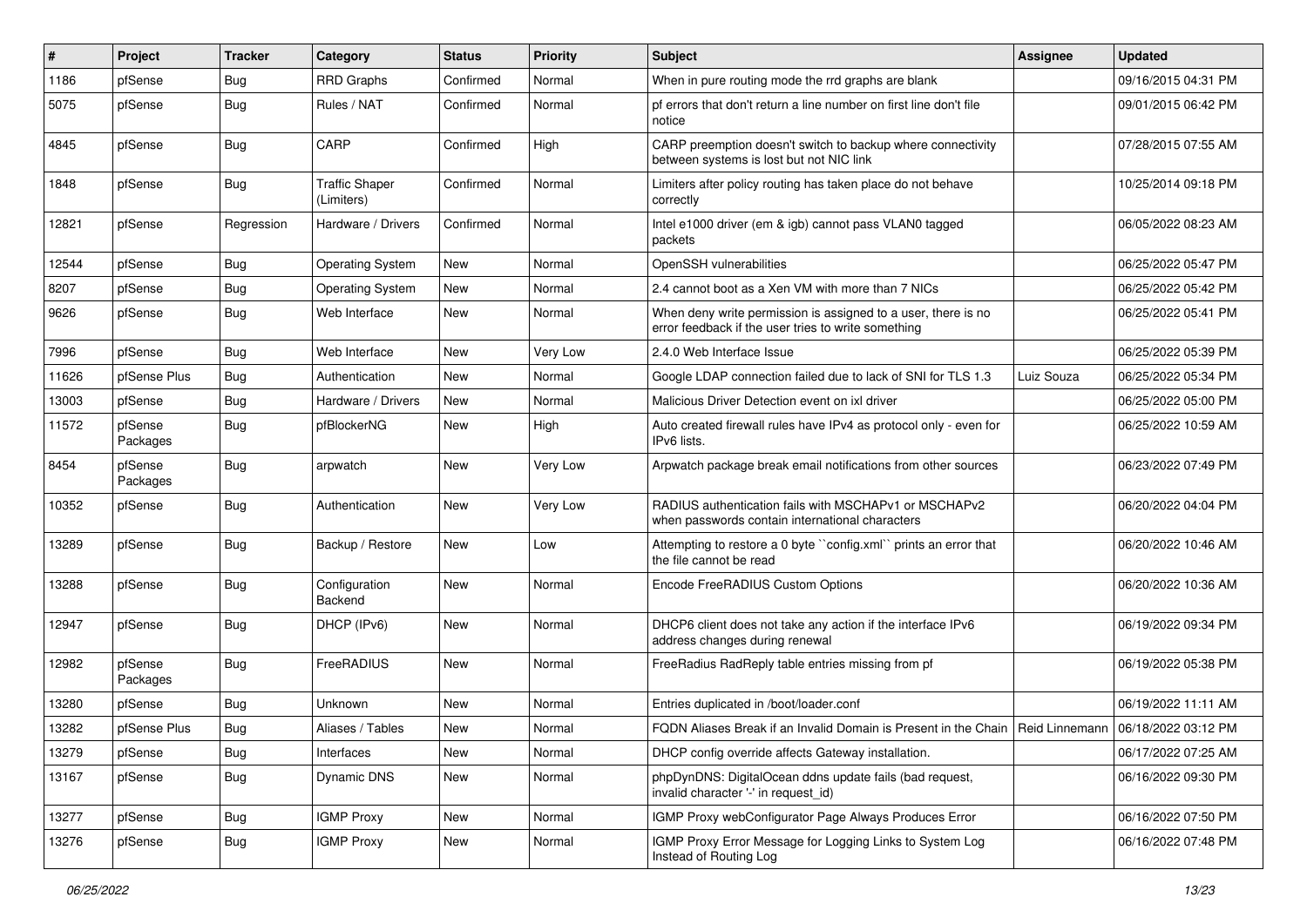| #     | Project             | <b>Tracker</b> | Category                 | <b>Status</b> | <b>Priority</b> | <b>Subject</b>                                                                                    | Assignee     | <b>Updated</b>      |
|-------|---------------------|----------------|--------------------------|---------------|-----------------|---------------------------------------------------------------------------------------------------|--------------|---------------------|
| 13273 | pfSense             | <b>Bug</b>     | DHCP (IPv4)              | New           | Normal          | dhclient can use conflicting recorded leases                                                      |              | 06/14/2022 11:07 AM |
| 13180 | pfSense<br>Packages | Bug            | pfBlockerNG              | <b>New</b>    | High            | High CPU Utilization with pfb_filter <sup>[]</sup> since PfBlockerNG update to<br>devel 3.1.0_4   |              | 06/14/2022 08:00 AM |
| 13267 | pfSense             | Bug            | OpenVPN                  | New           | Normal          | dpinger continues to run on OpenVPN gateway after OpenVPN<br>service is stopped.                  |              | 06/12/2022 02:49 PM |
| 13074 | pfSense Plus        | Bug            | Cryptographic<br>Modules | New           | Normal          | AES-GCM with SafeXcel on Netgate 2100 causes MBUF<br>overload                                     |              | 06/12/2022 11:14 AM |
| 13252 | pfSense             | Bug            | Upgrade                  | <b>New</b>    | Normal          | reduce frequency of php-fpm socket connection attempts from<br>check reload status                |              | 06/12/2022 11:11 AM |
| 13206 | pfSense Plus        | Bug            | Hardware / Drivers       | New           | Normal          | SG-3100 LED GPIO hangs                                                                            |              | 06/11/2022 07:01 PM |
| 13263 | pfSense             | Bug            | DHCP (IPv4)              | New           | Low             | Deleting a static DHCP entry when the related IP is not in the arp<br>table spams the log         |              | 06/10/2022 11:18 AM |
| 13088 | pfSense             | <b>Bug</b>     | OpenVPN                  | <b>New</b>    | Normal          | OpenVPN Client Overrides: properly hide/show form fields                                          | Jim Pingle   | 06/08/2022 09:15 AM |
| 13254 | pfSense             | Bug            | DNS Resolver             | New           | Normal          | DNS resolver does not update "unbound.conf" file during link<br>down events                       |              | 06/08/2022 07:55 AM |
| 10436 | pfSense<br>Packages | Bug            | softflowd                | New           | Normal          | softflowd no longer sends flow data after upgrade (v0.9.9_1 -><br>v1.0.0)                         |              | 06/07/2022 12:25 AM |
| 13253 | pfSense             | <b>Bug</b>     | DHCP (IPv6)              | New           | Normal          | 'dhcp6c' is not restarted when applying settings when multiple<br>WANs are configured for DHCP6   |              | 06/06/2022 02:58 PM |
| 13249 | pfSense             | <b>Bug</b>     | Console Menu             | New           | Normal          | Running playback comands multiple times results in PHP error                                      |              | 06/06/2022 07:02 AM |
| 13247 | pfSense<br>Packages | Bug            | open-vm-tools            | New           | Low             | Open-VM-Tools service actions do not work                                                         |              | 06/05/2022 07:09 PM |
| 12974 | pfSense Plus        | Bug            | Installer                | New           | Normal          | Typing anything into 1100/2100 recovery installer causes<br>process to stop                       |              | 06/05/2022 04:10 PM |
| 13076 | pfSense             | Bug            | Gateway Monitoring       | New           | Normal          | Marking a gateway as down does not affect IPsec entries using<br>gateway groups                   |              | 06/03/2022 10:32 AM |
| 12612 | pfSense             | Bug            | <b>DNS Resolver</b>      | New           | Normal          | DNS Resolver is restarted during every "rc.newwanip" event                                        |              | 06/03/2022 07:13 AM |
| 13240 | pfSense             | <b>Bug</b>     | Rules / NAT              | New           | Normal          | Dynamic NPt entry UI has a couple quirks                                                          |              | 06/02/2022 09:32 PM |
| 12095 | pfSense             | Bug            | Authentication           | New           | Normal          | Memory leak in pcscd                                                                              |              | 06/01/2022 01:01 PM |
| 13237 | pfSense             | Bug            | DHCP (IPv6)              | <b>New</b>    | Normal          | dhcp6c script cannot be executed safely                                                           |              | 06/01/2022 11:20 AM |
| 12811 | pfSense             | <b>Bug</b>     | Gateway Monitoring       | New           | Normal          | Services are not restarted when PPP interfaces connect                                            | Jim Pingle   | 05/31/2022 05:34 PM |
| 12875 | pfSense             | <b>Bug</b>     | Package System           | New           | Normal          | Import zabbix-agent6 and zabbix-proxy6 from FreeBSD Ports                                         |              | 05/28/2022 06:50 PM |
| 13228 | pfSense             | Bug            | Interfaces               | New           | Normal          | Recovering interface gateway may not be added back into<br>gateway groups and rules when expected | Jim Pingle   | 05/28/2022 01:14 PM |
| 13225 | pfSense             | Bug            | Interfaces               | New           | Normal          | Bridges with QinQ interfaces not properly set up at boot                                          | Viktor Gurov | 05/27/2022 08:19 AM |
| 13224 | pfSense             | <b>Bug</b>     | Notifications            | New           | Normal          | Email notification flood when UPS (NUT) and WAN send<br>notifications                             |              | 05/27/2022 01:58 AM |
| 13222 | pfSense             | Bug            | UPnP/NAT-PMP             | New           | Normal          | CARP IP does not listen for NAT-PMP packets                                                       |              | 05/26/2022 02:28 PM |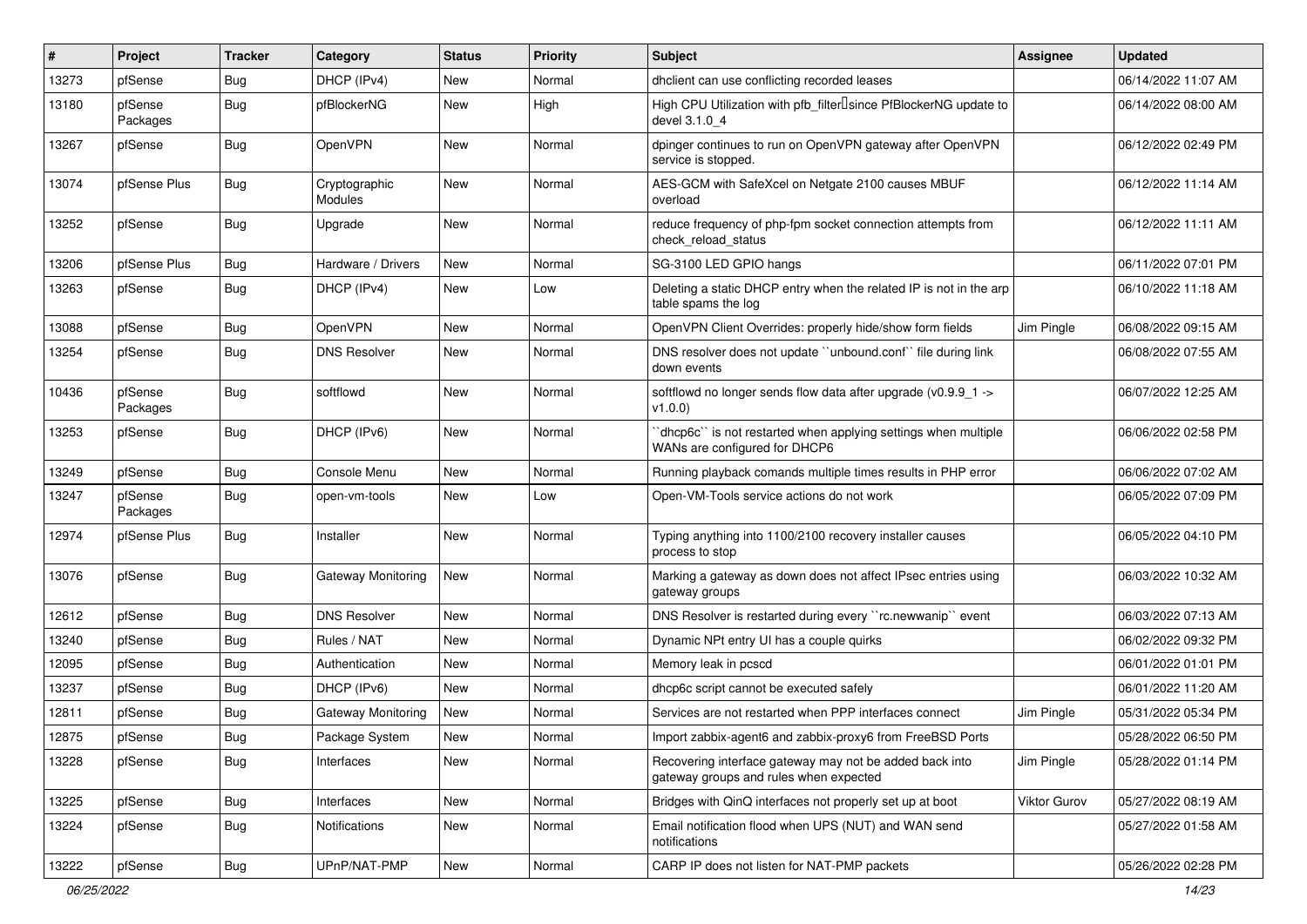| #     | Project             | <b>Tracker</b> | Category            | <b>Status</b> | Priority  | Subject                                                                                                                             | Assignee             | <b>Updated</b>      |
|-------|---------------------|----------------|---------------------|---------------|-----------|-------------------------------------------------------------------------------------------------------------------------------------|----------------------|---------------------|
| 13217 | pfSense             | <b>Bug</b>     | DHCP (IPv4)         | New           | Normal    | dhclient using default pid file location which does not exist                                                                       | <b>Viktor Gurov</b>  | 05/26/2022 08:09 AM |
| 13209 | pfSense<br>Packages | Bug            | pfBlockerNG         | New           | Low       | Parsing Filter log by pfBlockerNG creates IP Block log with<br>Source/Destination mixed up or wrong Direcion                        | <b>Viktor Gurov</b>  | 05/25/2022 03:50 AM |
| 13014 | pfSense             | Bug            | <b>IPsec</b>        | <b>New</b>    | Normal    | Charon.vici can get in a bad state                                                                                                  | Mateusz Guzik        | 05/24/2022 05:05 PM |
| 13202 | pfSense<br>Packages | <b>Bug</b>     | pfBlockerNG         | <b>New</b>    | Normal    | Missing Protocols on IP Feed Groups Advanced<br>Inbound/Outbound Firewall Rule settings                                             |                      | 05/23/2022 08:58 AM |
| 13194 | pfSense<br>Packages | Bug            | pfBlockerNG         | New           | Normal    | Remove dead Malc0de feed                                                                                                            |                      | 05/23/2022 05:16 AM |
| 4451  | pfSense             | Bug            | DHCP (IPv4)         | <b>New</b>    | Low       | Status DHCP Leases shows double entries for static entries<br>without IP address                                                    | <b>Phillip Davis</b> | 05/21/2022 04:55 PM |
| 13102 | pfSense             | Bug            | <b>IPsec</b>        | <b>New</b>    | Normal    | Deleting an IPSec tunnel doesn't destroy the SA (SADs/SPDs),<br>causes crash in status ipsec.php                                    | Viktor Gurov         | 05/20/2022 01:07 PM |
| 12737 | pfSense             | <b>Bug</b>     | Certificates        | <b>New</b>    | Normal    | CApath is not defined by default in curl                                                                                            |                      | 05/17/2022 02:30 PM |
| 12632 | pfSense             | <b>Bug</b>     | Gateways            | New           | High      | Assigning a /30 WAN IP address at the console does not save<br>the gateway correctly                                                |                      | 05/17/2022 02:28 PM |
| 9295  | pfSense             | <b>Bug</b>     | PPPoE Server        | <b>New</b>    | Very High | IPv6 PD does not work with PPPOE (Server & Client)                                                                                  |                      | 05/15/2022 10:53 AM |
| 13158 | pfSense             | Bug            | Web Interface       | New           | Normal    | Input validation error when applying limiter changes                                                                                |                      | 05/14/2022 05:32 PM |
| 12960 | pfSense             | <b>Bug</b>     | Installer           | New           | Normal    | VGA installer image defaults to serial console, serial console is<br>default in GUI settings                                        |                      | 05/10/2022 03:19 PM |
| 12079 | pfSense             | Bug            | <b>IGMP Proxy</b>   | New           | Normal    | IGMPProxy: kernel panic, Sleeping thread owns a non-sleepable<br>lock                                                               | Mateusz Guzik        | 05/10/2022 03:14 PM |
| 11296 | pfSense             | Bug            | Routing             | <b>New</b>    | Normal    | Static route targets may still reachable via default route when the<br>gateway they should route through is down                    | Viktor Gurov         | 05/10/2022 03:12 PM |
| 11091 | pfSense             | Bug            | Interfaces          | <b>New</b>    | Normal    | Interfaces set as disabled in the configuration have an UP status<br>in the operating system at boot                                | Viktor Gurov         | 05/10/2022 03:12 PM |
| 9887  | pfSense             | Bug            | Rules / NAT         | <b>New</b>    | Low       | Rule separator positions change when deleting multiple rules                                                                        |                      | 05/10/2022 03:11 PM |
| 13144 | pfSense             | Bug            | Rules / NAT         | <b>New</b>    | Very Low  | Firewall rule entries can get out of sync when entries are deleted<br>while other administrators are editing entries simultaneously |                      | 05/10/2022 07:26 AM |
| 13141 | pfSense<br>Packages | <b>Bug</b>     | squidguard          | New           | Normal    | wrong page squidguard block                                                                                                         |                      | 05/09/2022 05:33 PM |
| 13053 | pfSense<br>Packages | Bug            | <b>ACME</b>         | New           | Normal    | LoopiaAPI error handling                                                                                                            |                      | 05/05/2022 10:58 AM |
| 13128 | pfSense<br>Packages | <b>Bug</b>     | Zabbix              | New           | Normal    | Zabbix Agent 6: HA Server Setup                                                                                                     |                      | 05/05/2022 01:55 AM |
| 13110 | pfSense             | <b>Bug</b>     | CARP                | New           | Very Low  | changing CARP VIP address does not update outbound NAT<br>interface IP                                                              |                      | 05/03/2022 02:52 PM |
| 12747 | pfSense             | <b>Bug</b>     | Logging             | New           | Normal    | System log is filled by sshguard                                                                                                    |                      | 05/03/2022 03:08 AM |
| 1819  | pfSense             | <b>Bug</b>     | <b>DNS Resolver</b> | New           | Normal    | DNS Resolver Not Registering DHCP Server Specified Domain<br>Name                                                                   | Luiz Souza           | 04/28/2022 01:53 PM |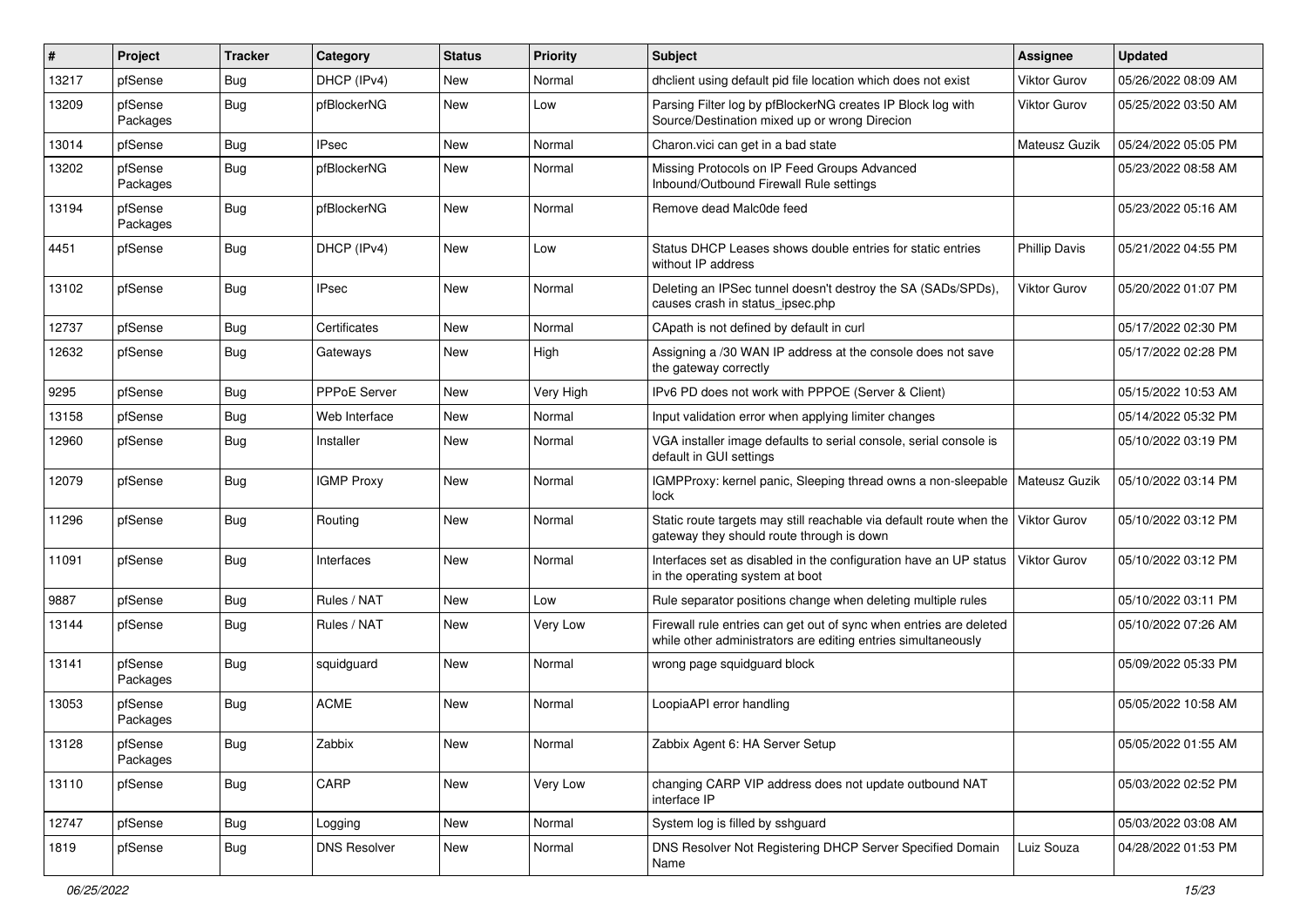| ∦     | Project             | <b>Tracker</b> | Category                        | <b>Status</b> | Priority | <b>Subject</b>                                                                                              | <b>Assignee</b>     | <b>Updated</b>      |
|-------|---------------------|----------------|---------------------------------|---------------|----------|-------------------------------------------------------------------------------------------------------------|---------------------|---------------------|
| 12335 | pfSense             | Bug            | <b>IPsec</b>                    | New           | Normal   | IPsec DNS inefficiency                                                                                      | Jim Pingle          | 04/26/2022 07:50 AM |
| 13090 | pfSense             | Bug            | OpenVPN                         | <b>New</b>    | Normal   | OpenVPN: do not use legacy deprecated netbios settings                                                      | Jim Pingle          | 04/22/2022 11:19 AM |
| 13089 | pfSense             | Bug            | <b>OpenVPN</b>                  | New           | Normal   | OpenVPN: fix some netbios options were preserved even if teh<br>Netbios option was unchecked                | Jim Pingle          | 04/22/2022 11:06 AM |
| 13087 | pfSense             | Bug            | OpenVPN                         | <b>New</b>    | Normal   | OpenVPN Server: hide WINS servers list when netbios option is<br>unchecked while WINS servers is checked    |                     | 04/22/2022 10:29 AM |
| 11970 | pfSense<br>Packages | Bug            | Coreboot                        | New           | Normal   | Netgate Firmware Upgrade Doesn't Work on XG-2758                                                            |                     | 04/21/2022 12:39 PM |
| 11398 | pfSense<br>Packages | Bug            | pfBlockerNG                     | New           | Normal   | pfBlocker upgrade hangs forever                                                                             |                     | 04/21/2022 12:39 PM |
| 10690 | pfSense             | Bug            | Installer                       | <b>New</b>    | Low      | Not possible to make UFS install on ZFS formatted drive                                                     |                     | 04/21/2022 12:39 PM |
| 10544 | pfSense             | Bug            | User Manager /<br>Privileges    | New           | Normal   | It's not possible to add a user to group operator using the gui                                             |                     | 04/21/2022 12:39 PM |
| 10530 | pfSense             | Bug            | Upgrade                         | New           | Normal   | Convert config version to be based on product version                                                       |                     | 04/21/2022 12:39 PM |
| 10513 | pfSense             | <b>Bug</b>     | Rules / NAT                     | New           | Normal   | State issues with policy routing and HA failover                                                            |                     | 04/21/2022 12:39 PM |
| 9136  | pfSense             | Bug            | DHCP (IPv6)                     | <b>New</b>    | High     | IPv6 Tracking Interfaces Lose IPv6 Address in Certain Cases                                                 |                     | 04/21/2022 12:39 PM |
| 8313  | pfSense             | <b>Bug</b>     | Notifications                   | New           | Normal   | STARTTLS auto detection not working                                                                         |                     | 04/21/2022 12:39 PM |
| 8264  | pfSense<br>Packages | Bug            | FreeRADIUS                      | New           | Normal   | Radiusd restart on WAN change results in freeradius not running<br>(and possible solution)                  |                     | 04/21/2022 12:39 PM |
| 6823  | pfSense             | Bug            | Interfaces                      | <b>New</b>    | Normal   | No connectivity after changing link state to UP                                                             |                     | 04/21/2022 12:39 PM |
| 6186  | pfSense             | <b>Bug</b>     | Services                        | <b>New</b>    | Normal   | race conditions in service startup                                                                          |                     | 04/21/2022 12:39 PM |
| 5786  | pfSense             | Bug            | Web Interface                   | New           | Normal   | Check WebConfigurator port for conflicts                                                                    |                     | 04/21/2022 12:39 PM |
| 13073 | pfSense<br>Packages | <b>Bug</b>     | Squid                           | New           | Normal   | ClamAV - clamd dies with high CPU load and thus the C-ICAP of<br>squid-reverse proxy causes http:500 errors |                     | 04/19/2022 05:38 AM |
| 13068 | pfSense             | Bug            | Aliases / Tables                | New           | Normal   | Error loading rules when URL Table IPs content is empty                                                     |                     | 04/17/2022 09:07 PM |
| 13067 | pfSense             | Bug            | <b>FilterDNS</b>                | <b>New</b>    | Normal   | filterdns resolve interval is twice the intended value                                                      |                     | 04/17/2022 07:45 PM |
| 12338 | pfSense<br>Packages | Bug            | <b>RRD Summary</b>              | New           | Normal   | RRD Summary does not report data on 3100                                                                    |                     | 04/15/2022 02:54 PM |
| 13051 | pfSense             | <b>Bug</b>     | <b>Traffic Shaper</b><br>(ALTQ) | <b>New</b>    | Normal   | Firewall traffic shaper by interface selection unknow                                                       |                     | 04/12/2022 07:03 AM |
| 12916 | pfSense<br>Packages | <b>Bug</b>     | pfBlockerNG                     | New           | Normal   | pfBlockerNG-devel cron job does not trigger xmlrpc sync                                                     | <b>Viktor Gurov</b> | 04/11/2022 12:55 PM |
| 13046 | pfSense             | <b>Bug</b>     | Rules / NAT                     | New           | Normal   | Floating rule applied to IPv6 interface with a SLAAC DHCPv6<br>gateway reports error on boot                |                     | 04/11/2022 09:50 AM |
| 13045 | pfSense<br>Packages | <b>Bug</b>     | WireGuard                       | New           | Normal   | Firewall floating rules ignore WireGuard traffic                                                            |                     | 04/11/2022 09:40 AM |
| 13043 | pfSense<br>Packages | <b>Bug</b>     | WireGuard                       | New           | Normal   | OSPF over Wireguard interface doesn't populate neighbors after<br>reboot                                    |                     | 04/11/2022 09:22 AM |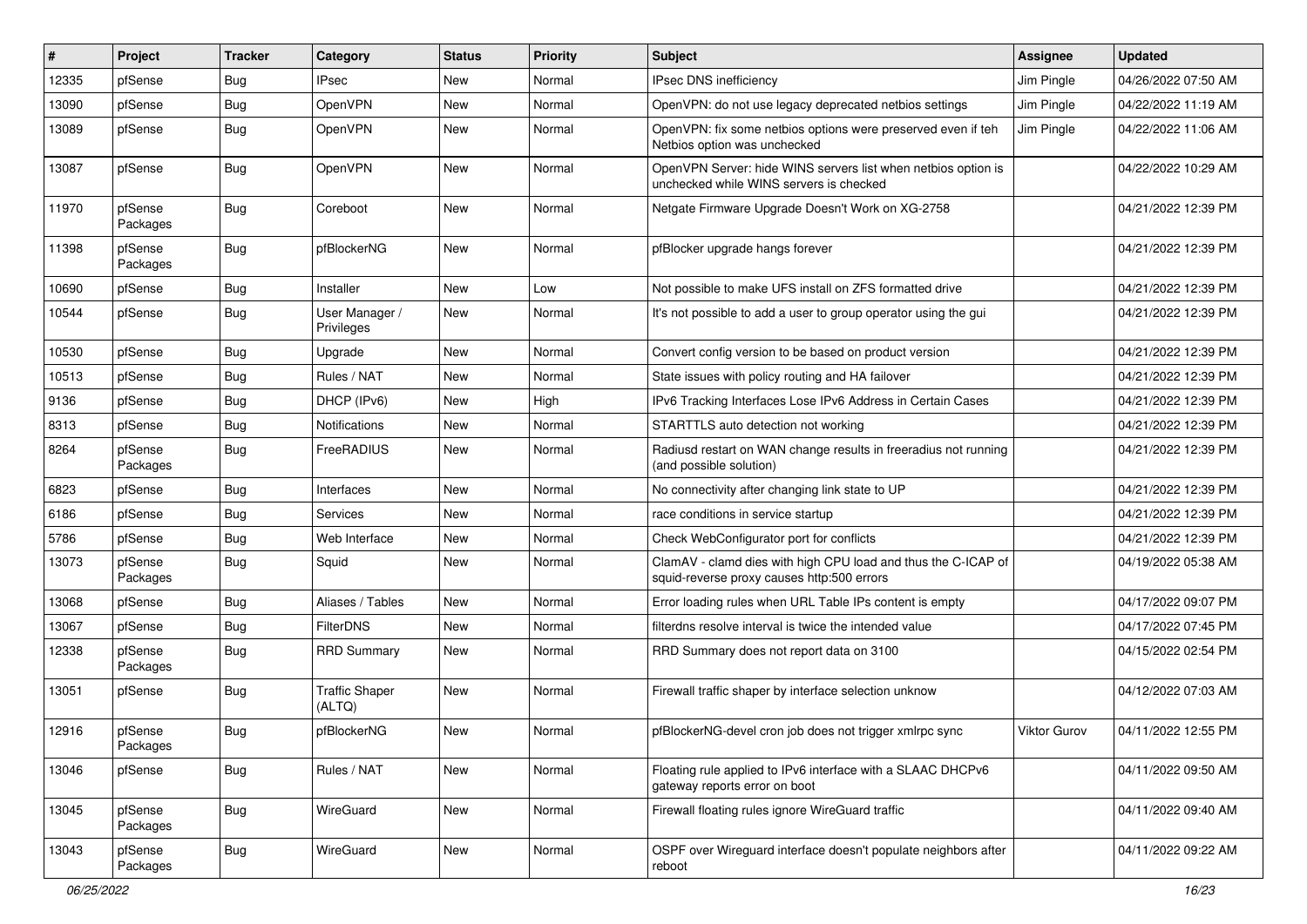| #     | Project             | <b>Tracker</b> | Category                                        | <b>Status</b> | <b>Priority</b> | <b>Subject</b>                                                                                                     | <b>Assignee</b>       | <b>Updated</b>      |
|-------|---------------------|----------------|-------------------------------------------------|---------------|-----------------|--------------------------------------------------------------------------------------------------------------------|-----------------------|---------------------|
| 12924 | pfSense<br>Packages | <b>Bug</b>     | WireGuard                                       | New           | Normal          | DNS Resolver WireGuard ACL Inconsistency                                                                           | Christian<br>McDonald | 04/10/2022 10:36 AM |
| 12950 | pfSense             | Bug            | Routing                                         | New           | Normal          | OpenVPN as default gateway does not get set at boot time                                                           |                       | 04/09/2022 05:46 PM |
| 12774 | pfSense             | Bug            | Backup / Restore                                | New           | Normal          | Picture widget image is not saved in backup                                                                        |                       | 04/04/2022 04:48 AM |
| 13018 | pfSense<br>Packages | Bug            | pfBlockerNG                                     | New           | Normal          | TLD and DNSBL Safesearch DOH conflict disables TLD block<br>when conflicting DOH FQDN is deselected or whitelisted |                       | 04/01/2022 05:59 PM |
| 13000 | pfSense             | Bug            | <b>IPsec</b>                                    | <b>New</b>    | Low             | IPsec AES-GCM encryption algorithm "Key Length" field should<br>be labeled "ICV Length"                            |                       | 03/30/2022 07:40 AM |
| 12922 | pfSense             | Bug            | DHCP (IPv4)                                     | New           | Normal          | Classless static routes received on DHCP WAN can override<br>chosen default gateway                                |                       | 03/28/2022 10:08 AM |
| 12927 | pfSense             | Bug            | OpenVPN                                         | <b>New</b>    | Normal          | OpenVPN with OCSP enabled allows connections with revoked<br>certificates                                          |                       | 03/24/2022 08:22 AM |
| 12942 | pfSense             | <b>Bug</b>     | Gateways                                        | New           | Normal          | Code to kill states for old gateway when reconnecting an<br>interface is incorrect                                 | Jim Pingle            | 03/22/2022 01:25 PM |
| 12938 | pfSense             | <b>Bug</b>     | <b>IPv6 Router</b><br>Advertisements<br>(RADVD) | New           | Normal          | MaxRtrAdvInterval would allow stale DNS servers to be deleted<br>faster                                            |                       | 03/12/2022 09:37 AM |
| 12623 | pfSense<br>Packages | <b>Bug</b>     | <b>ACME</b>                                     | <b>New</b>    | Normal          | acme.sh package   DNS-ISPConfig settings                                                                           | <b>Viktor Gurov</b>   | 03/10/2022 03:42 PM |
| 12670 | pfSense<br>Packages | Bug            | <b>ACME</b>                                     | New           | Normal          | ACME package writes credentials to system log                                                                      | Viktor Gurov          | 03/07/2022 10:58 AM |
| 12905 | pfSense             | Bug            | Web Interface                                   | New           | Normal          | Add VLAN Re-assignment to Import Interface Mismatch Wizard                                                         |                       | 03/07/2022 08:05 AM |
| 12899 | pfSense<br>Packages | Bug            | Suricata                                        | New           | Normal          | Suricata doesn't honor Pass List                                                                                   |                       | 03/04/2022 01:22 PM |
| 12894 | pfSense Plus        | Bug            | Certificates                                    | <b>New</b>    | Low             | duplicating freshly created certificates through refreshing                                                        |                       | 03/03/2022 02:35 PM |
| 12888 | pfSense             | <b>Bug</b>     | Rules / NAT                                     | New           | Normal          | pfSense sends un-NATed packets during OpenVPN startup                                                              |                       | 03/01/2022 03:13 PM |
| 11778 | pfSense             | Bug            | OpenVPN                                         | New           | Normal          | OpenVPN uses 100% CPU after experiencing packet loss                                                               |                       | 02/28/2022 07:38 AM |
| 12857 | pfSense             | Bug            | Gateways                                        | New           | Normal          | Firewall gateway goes away when making changes to Bridge0<br>device                                                |                       | 02/27/2022 11:20 AM |
| 12259 | pfSense             | Bug            | Operating System                                | New           | Normal          | Intel em NICs Suffering Performance Degradation on<br>FreeBSD12                                                    |                       | 02/25/2022 09:28 PM |
| 12849 | pfSense             | <b>Bug</b>     | <b>Operating System</b>                         | New           | Normal          | pfsync kernel crash on reboot                                                                                      | Mateusz Guzik         | 02/22/2022 02:02 PM |
| 12850 | pfSense             | <b>Bug</b>     | Routing                                         | New           | Low             | Console error during boot: ``route: route has not been found`                                                      |                       | 02/22/2022 08:27 AM |
| 12845 | pfSense<br>Packages | <b>Bug</b>     | softflowd                                       | New           | Normal          | softflowd wrong vlan tag                                                                                           |                       | 02/21/2022 10:40 AM |
| 12828 | pfSense             | <b>Bug</b>     | Wireless                                        | New           | Normal          | pfSense keeps crashing (Fatal trap 12: page fault while in kernel<br>mode)                                         |                       | 02/21/2022 07:55 AM |
| 12708 | pfSense             | <b>Bug</b>     | Aliases / Tables                                | New           | Normal          | alias with non resolving DNS entry breaks underlying pf table                                                      |                       | 02/20/2022 06:13 PM |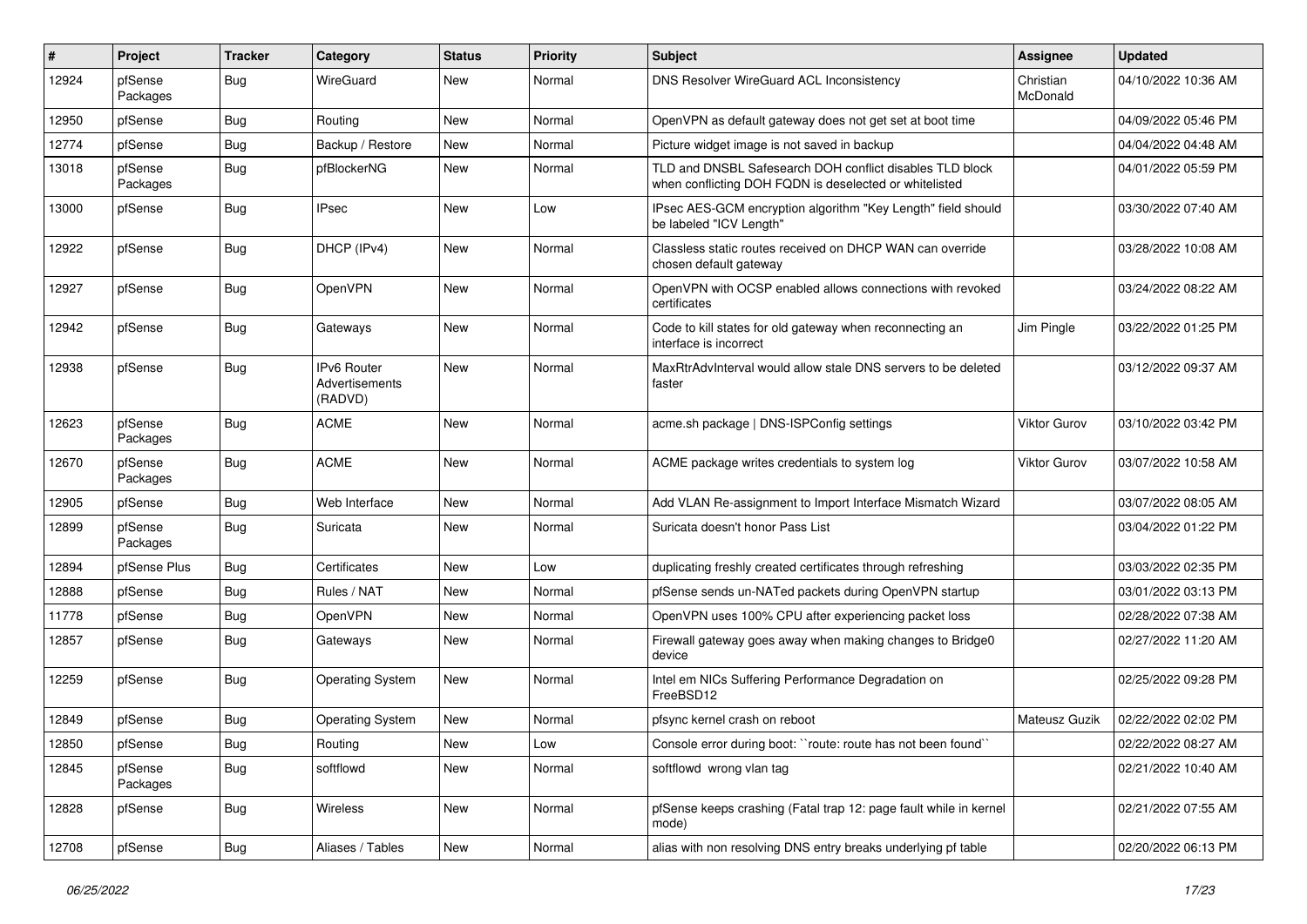| #     | Project             | <b>Tracker</b> | Category                        | <b>Status</b> | <b>Priority</b> | <b>Subject</b>                                                                                                                                         | Assignee              | <b>Updated</b>      |
|-------|---------------------|----------------|---------------------------------|---------------|-----------------|--------------------------------------------------------------------------------------------------------------------------------------------------------|-----------------------|---------------------|
| 12822 | pfSense<br>Packages | Bug            | ofBlockerNG                     | New           | Normal          | IPv4 Source ASN format not working                                                                                                                     |                       | 02/18/2022 10:47 AM |
| 12823 | pfSense             | Bug            | DHCP (IPv6)                     | <b>New</b>    | Normal          | Multiple DHCP6 WAN connections PPPoE interface 'defached'<br>status                                                                                    |                       | 02/18/2022 05:39 AM |
| 12797 | pfSense             | <b>Bug</b>     | UPnP/NAT-PMP                    | <b>New</b>    | Normal          | UPnP+STUN forms invalid outbound NAT rules using the<br>external address discovered from STUN                                                          |                       | 02/15/2022 01:01 PM |
| 11036 | pfSense<br>Packages | Bug            | haproxy                         | <b>New</b>    | Normal          | HAproxy ACL                                                                                                                                            |                       | 02/11/2022 11:27 AM |
| 12759 | pfSense Plus        | Bug            | Package System                  | New           | Very Low        | Proprietary packages link to non-existant or non-public github<br>pages                                                                                |                       | 02/09/2022 10:43 AM |
| 8100  | pfSense             | Bug            | CARP                            | New           | Normal          | pfsync Initially Deletes States on Primary for Connections<br>Established through Secondary                                                            | Luiz Souza            | 02/08/2022 12:59 PM |
| 6799  | pfSense             | Bug            | Rules / NAT                     | New           | Normal          | Using NOT (!) with interface subnet macros results unexpected<br>traffic passing when multiple subnets are included in the macro<br>(i.e. VIP subnets) |                       | 02/07/2022 02:18 PM |
| 12767 | pfSense<br>Packages | Bug            | Avahi                           | <b>New</b>    | Normal          | Package radavahi-daemon does does not exist in current<br>pfSense version and it has been removed" message on<br>pfSense 2.7 restore                   |                       | 02/07/2022 11:28 AM |
| 12762 | pfSense             | Bug            | <b>IPsec</b>                    | <b>New</b>    | Normal          | IPsec keep alive check ignores Child SA Start Action                                                                                                   | Viktor Gurov          | 02/07/2022 11:21 AM |
| 12764 | pfSense             | Bug            | Gateways                        | New           | Normal          | VTI gateway status is pending after assigning the VTI interface                                                                                        |                       | 02/07/2022 05:41 AM |
| 12760 | pfSense<br>Packages | <b>Bug</b>     | WireGuard                       | New           | Normal          | Link-local addresses disallowed on Wireguard interfaces                                                                                                | Christian<br>McDonald | 02/07/2022 03:50 AM |
| 12751 | pfSense<br>Packages | <b>Bug</b>     | <b>FRR</b>                      | New           | Normal          | Improve FRR route restoration after gateway events                                                                                                     |                       | 02/06/2022 11:07 PM |
| 12732 | pfSense<br>Packages | Bug            | squidguard                      | New           | High            | Squid https filtering squidguard acl target list - erratic behaviour                                                                                   |                       | 01/26/2022 09:11 AM |
| 12730 | pfSense             | <b>Bug</b>     | <b>Captive Portal</b>           | New           | Normal          | RADIUS accounting does not work if WAN is down                                                                                                         |                       | 01/26/2022 05:13 AM |
| 12726 | pfSense             | Bug            | Authentication                  | New           | Normal          | LDAP select container button auto populate                                                                                                             |                       | 01/25/2022 01:48 PM |
| 12715 | pfSense             | Bug            | Authentication                  | New           | Normal          | Long system startup time when LDAP is configured and<br>unavailable during startup.                                                                    | Christian<br>McDonald | 01/24/2022 05:50 AM |
| 7329  | pfSense             | <b>Bug</b>     | <b>DNS Forwarder</b>            | <b>New</b>    | Low             | <b>DHCP Not Updating DNS</b>                                                                                                                           |                       | 01/21/2022 09:16 PM |
| 7352  | pfSense             | <b>Bug</b>     | Routing                         | <b>New</b>    | Normal          | pfSense IPv6 static route is dumped after a WAN flap                                                                                                   |                       | 01/20/2022 09:35 AM |
| 9500  | pfSense<br>Packages | I Bug          | haproxy                         | New           | Normal          | HAproxy does not delete non-applicable action config                                                                                                   |                       | 01/18/2022 06:28 AM |
| 6926  | pfSense             | <b>Bug</b>     | UPnP/NAT-PMP                    | New           | Normal          | Miniupnp advertising expired IPv6 address                                                                                                              |                       | 01/15/2022 08:29 PM |
| 12607 | pfSense Plus        | <b>Bug</b>     | Hardware / Drivers              | New           | High            | Instability with Snort Inline with AWS Instances                                                                                                       |                       | 01/10/2022 09:03 PM |
| 1849  | pfSense             | <b>Bug</b>     | <b>Traffic Shaper</b><br>(ALTQ) | New           | Normal          | Traffic shaper - By Queue view needs to show/use friendly<br>inerface names                                                                            |                       | 01/10/2022 08:10 AM |
| 5253  | pfSense             | Bug            | PPP Interfaces                  | New           | Normal          | 3gstats.php 100% CPU                                                                                                                                   |                       | 01/08/2022 05:02 PM |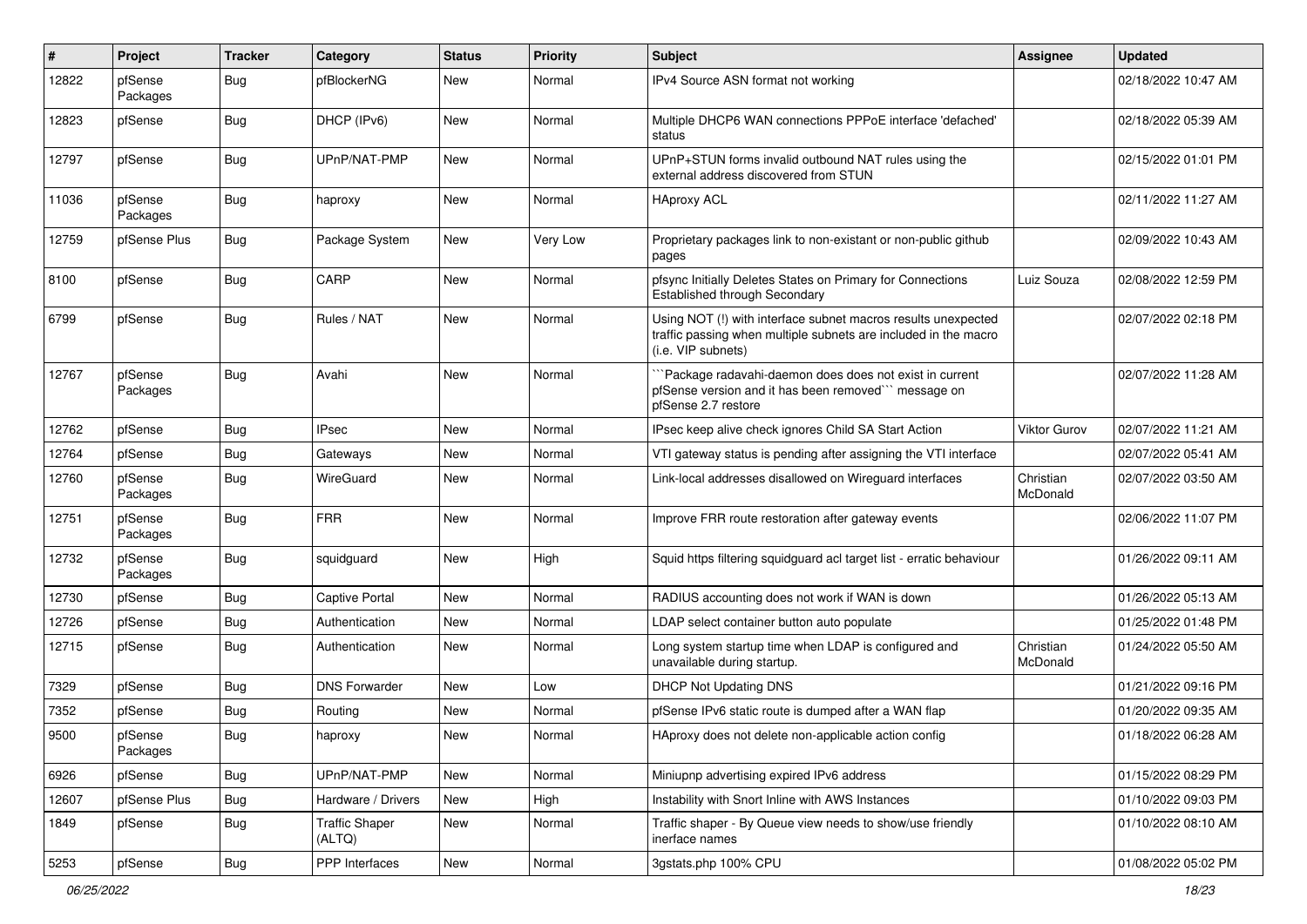| #     | Project             | <b>Tracker</b> | Category            | <b>Status</b> | <b>Priority</b> | <b>Subject</b>                                                                                                                   | Assignee              | <b>Updated</b>      |
|-------|---------------------|----------------|---------------------|---------------|-----------------|----------------------------------------------------------------------------------------------------------------------------------|-----------------------|---------------------|
| 12260 | pfSense<br>Packages | <b>Bug</b>     | ntop                | New           | Normal          | Update popup and version missmatch?                                                                                              |                       | 01/08/2022 05:53 AM |
| 12667 | pfSense<br>Packages | Bug            | WireGuard           | New           | Normal          | Firewall Crashed After Upgrading Wireguard                                                                                       |                       | 01/07/2022 09:18 AM |
| 8516  | pfSense<br>Packages | Bug            | FreeRADIUS          | New           | Normal          | FreeRADIUS requires settings re-saved after pfSense upgrade                                                                      | Jim Pingle            | 12/31/2021 05:58 PM |
| 8113  | pfSense             | <b>Bug</b>     | Interfaces          | <b>New</b>    | Normal          | MTU setting on bridge, openvpn clients ignored                                                                                   |                       | 12/31/2021 05:55 PM |
| 6993  | pfSense             | <b>Bug</b>     | OpenVPN             | New           | Normal          | OpenVPN status error during CARP state transition                                                                                | James Webb            | 12/31/2021 05:44 PM |
| 7113  | pfSense             | <b>Bug</b>     | Dashboard           | New           | Normal          | Interface name in Traffic Graphs                                                                                                 |                       | 12/31/2021 05:40 PM |
| 5629  | pfSense             | <b>Bug</b>     | <b>IPsec</b>        | <b>New</b>    | Normal          | Allow for IPsec configuration using certs without a CA                                                                           |                       | 12/31/2021 05:21 PM |
| 12655 | pfSense<br>Packages | <b>Bug</b>     | Telegraf            | New           | Normal          | telegraf, wireguard plugin failing                                                                                               |                       | 12/30/2021 05:51 PM |
| 6289  | pfSense             | <b>Bug</b>     | Interfaces          | New           | Normal          | IPv6 address not given to track6 interfaces on create                                                                            |                       | 12/30/2021 04:17 AM |
| 11872 | pfSense             | Bug            | Interfaces          | New           | Normal          | gif interfaces reporting incorrect traffic counters                                                                              |                       | 12/30/2021 04:00 AM |
| 11759 | pfSense             | Bug            | Dashboard           | New           | Normal          | Traffic graphs on dashboard double upload on pppoe links                                                                         |                       | 12/30/2021 04:00 AM |
| 12648 | pfSense             | <b>Bug</b>     | Captive Portal      | New           | Normal          | Undocumented variables 'listenporthttp' and 'listenporthttps'                                                                    |                       | 12/28/2021 10:44 AM |
| 12070 | pfSense             | <b>Bug</b>     | DHCP (IPv4)         | New           | Low             | <b>VLAN0 for WAN DHCP</b>                                                                                                        |                       | 12/23/2021 04:31 PM |
| 8827  | pfSense<br>Packages | <b>Bug</b>     | squidguard          | New           | Normal          | Squidguard: ACL redirect modes 'redirect' and 'err page' send<br>unresolvable URLs to the client.                                | Viktor Gurov          | 12/21/2021 05:49 AM |
| 7152  | pfSense             | <b>Bug</b>     | <b>DNS Resolver</b> | New           | Normal          | Unbound / DNS Resolver issue if "Register DHCP static<br>mappings in the DNS Resolver" set before wildcard DNS custom<br>options |                       | 12/18/2021 04:59 PM |
| 5849  | pfSense             | Bug            | CARP                | New           | Normal          | Routing fail on CARP IPsec                                                                                                       |                       | 12/18/2021 04:41 PM |
| 7235  | pfSense             | <b>Bug</b>     | <b>IPsec</b>        | New           | Normal          | 4860 has not got significant IPsec performance rising with<br>enabled HW acceleration                                            | Luiz Souza            | 12/18/2021 04:32 PM |
| 12608 | pfSense<br>Packages | <b>Bug</b>     | WireGuard           | New           | High            | WireGuard tunnels monitored by dpinger causing system to stop<br>routing completely in certain situations                        | Christian<br>McDonald | 12/16/2021 03:14 PM |
| 7387  | pfSense             | <b>Bug</b>     | Dashboard           | New           | Low             | New Traffic Graph in dashboard resets inverted view to normal<br>view                                                            | <b>Jared Dillard</b>  | 12/11/2021 08:14 PM |
| 4604  | pfSense             | Bug            | <b>NTPD</b>         | New           | Normal          | NTP time server entries may or may not work, depending upon<br>interfaces selected when configuring NTP service                  |                       | 12/11/2021 07:59 PM |
| 1738  | pfSense             | Bug            | Backup / Restore    | New           | Very Low        | Restore fails when username in backup is not matching                                                                            |                       | 12/11/2021 07:51 PM |
| 1667  | pfSense             | Bug            | L <sub>2</sub> TP   | New           | Normal          | L2TP server does not respond properly from a CARP VIP                                                                            |                       | 12/11/2021 07:43 PM |
| 12552 | pfSense             | <b>Bug</b>     | OpenVPN             | New           | Normal          | "Pull DNS" option within OpenVPN client does not cause<br>pfSense to use DNS servers assigned by remote OpenVPN<br>server        |                       | 12/08/2021 08:45 AM |
| 12563 | pfSense             | <b>Bug</b>     | OpenVPN             | New           | Normal          | OpenVPN server doesn't support Framed-IPv6-Address<br>RADIUS attribute                                                           |                       | 12/03/2021 11:19 AM |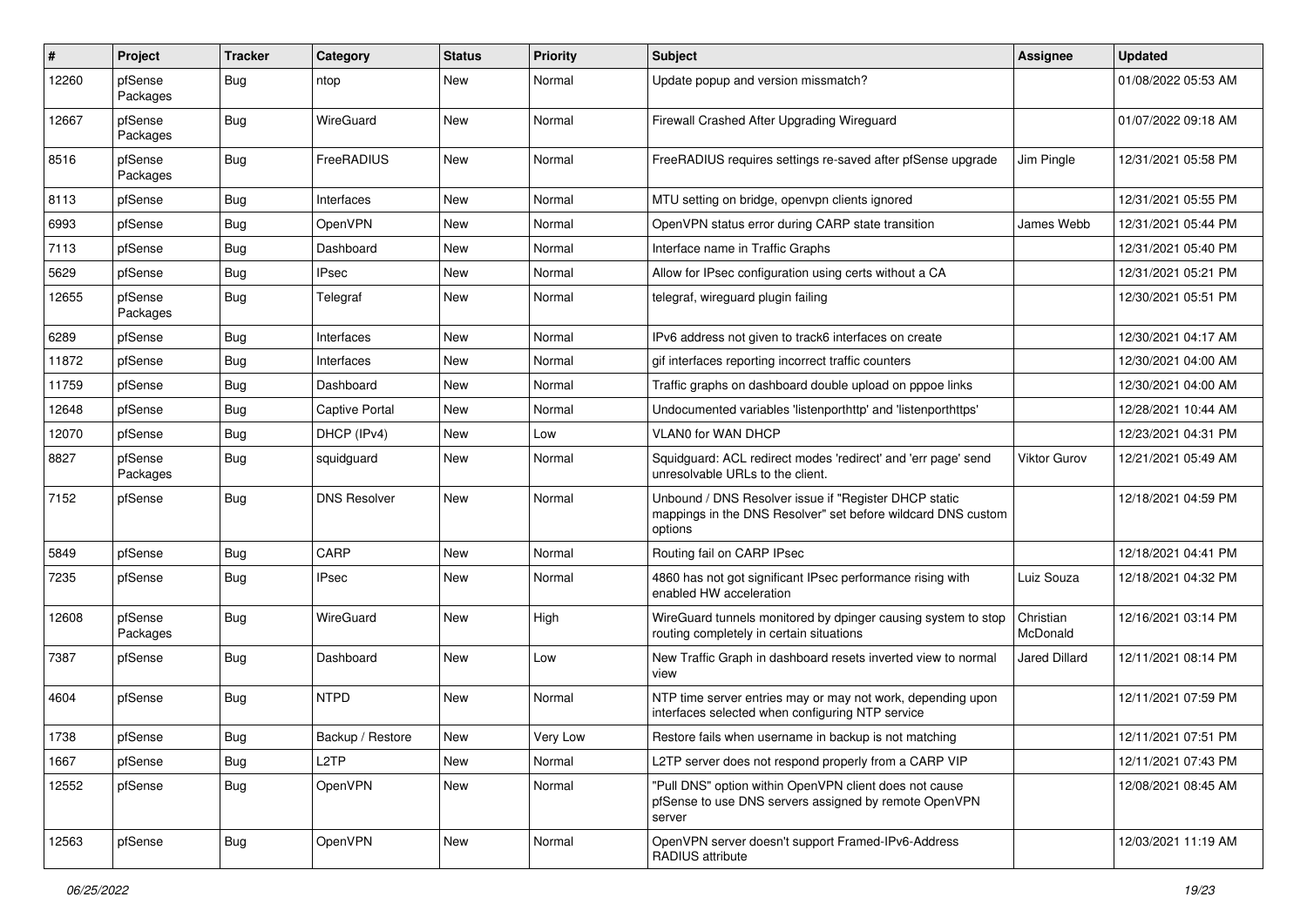| $\vert$ # | Project             | <b>Tracker</b> | Category                        | <b>Status</b> | <b>Priority</b> | <b>Subject</b>                                                                                                                        | <b>Assignee</b> | <b>Updated</b>      |
|-----------|---------------------|----------------|---------------------------------|---------------|-----------------|---------------------------------------------------------------------------------------------------------------------------------------|-----------------|---------------------|
| 11182     | pfSense<br>Packages | Bug            | <b>NRPE</b>                     | New           | Normal          | NRPE in HA syncs the bind IP                                                                                                          |                 | 12/01/2021 02:15 AM |
| 12542     | pfSense             | <b>Bug</b>     | Virtual IP Addresses            | <b>New</b>    | Normal          | Cannot assign a same IPv6 Link-Local address to different<br>interfaces                                                               |                 | 11/25/2021 01:41 AM |
| 12539     | pfSense             | Bug            | Interfaces                      | <b>New</b>    | Low             | Changing VLAN ID for LAN interface in assignments silently<br>fails.                                                                  |                 | 11/23/2021 04:12 AM |
| 12538     | pfSense<br>Packages | Bug            | PIMD                            | <b>New</b>    | Normal          | PIMD sub-interface bug                                                                                                                |                 | 11/20/2021 09:44 PM |
| 12249     | pfSense             | Bug            | Backup / Restore                | New           | Normal          | HAProxy causing failed ACB backups                                                                                                    |                 | 11/15/2021 11:58 PM |
| 12519     | pfSense             | <b>Bug</b>     | Authentication                  | New           | Normal          | Fail authentication using special character in password via the<br>LDAP connector                                                     |                 | 11/12/2021 07:39 AM |
| 11525     | pfSense<br>Packages | <b>Bug</b>     | Suricata                        | <b>New</b>    | Normal          | pfsense 2.5.0 release version for vlan issue to suricata                                                                              |                 | 11/11/2021 08:16 AM |
| 12509     | pfSense             | <b>Bug</b>     | <b>OpenVPN</b>                  | New           | Normal          | Deffered authentication does not work with auth-gen-token<br>external-auth or pusk "auth-token"                                       |                 | 11/08/2021 04:01 AM |
| 12508     | pfSense             | <b>Bug</b>     | <b>DHCP Relay</b>               | <b>New</b>    | Normal          | DHCP Relay over VPN                                                                                                                   |                 | 11/06/2021 11:25 AM |
| 12504     | pfSense             | <b>Bug</b>     | Interfaces                      | <b>New</b>    | Normal          | BCM57412 NetXtreme-E 10Gb RDMA Ethernet controller issue                                                                              |                 | 11/05/2021 04:51 AM |
| 8013      | pfSense             | Bug            | <b>IPsec</b>                    | New           | Normal          | IPsec MSS clamping value shared for IPv4 and IPv6                                                                                     | Luiz Souza      | 10/28/2021 01:37 PM |
| 11429     | pfSense             | Bug            | Web Interface                   | New           | Normal          | System Log / Settings form activates "Reset Log Files" button on<br>enter                                                             |                 | 10/28/2021 01:35 PM |
| 12357     | pfSense             | <b>Bug</b>     | Captive Portal                  | <b>New</b>    | Normal          | Captive Portal popup Logout button loads full login page in<br>popup when clicked                                                     |                 | 10/27/2021 12:10 PM |
| 12483     | pfSense             | Bug            | Configuration<br><b>Backend</b> | <b>New</b>    | Normal          | GUI creates inconsistent config.xml                                                                                                   |                 | 10/23/2021 06:48 AM |
| 12436     | pfSense             | <b>Bug</b>     | <b>PPPoE Server</b>             | New           | Normal          | Pppoe server config gui does not allow setting of chap<br>authentication, and sets the network start address for allocation<br>to $0$ |                 | 10/21/2021 08:15 AM |
| 9344      | pfSense             | <b>Bug</b>     | <b>Translations</b>             | New           | Normal          | OpenVPN click NCP Algorithms will always go to DH<br>Parameters website(in Chinese-Taiwan)                                            |                 | 10/21/2021 03:48 AM |
| 12467     | pfSense             | <b>Bug</b>     | Captive Portal                  | <b>New</b>    | Normal          | CP error on client disconnect after reboot                                                                                            |                 | 10/17/2021 05:35 AM |
| 11592     | pfSense<br>Packages | <b>Bug</b>     | node exporter                   | <b>New</b>    | Normal          | Node exporter can not read system statistics                                                                                          |                 | 10/15/2021 09:37 PM |
| 12451     | pfSense             | <b>Bug</b>     | <b>Virtual IP Addresses</b>     | New           | Normal          | deleteVIP() does not check RFC2136 Update Source                                                                                      |                 | 10/13/2021 10:06 AM |
| 12444     | pfSense<br>Packages | <b>Bug</b>     | ntop                            | <b>New</b>    | Normal          | ntopng throws errors when viewing single host                                                                                         |                 | 10/11/2021 12:39 PM |
| 12126     | pfSense<br>Packages | Bug            | FreeRADIUS                      | New           | Normal          | freeradius3 0.15.7 31                                                                                                                 |                 | 10/11/2021 08:21 AM |
| 11430     | pfSense             | Bug            | Interfaces                      | <b>New</b>    | Normal          | PHP console spam after Assigning Interfaces                                                                                           |                 | 10/09/2021 10:37 AM |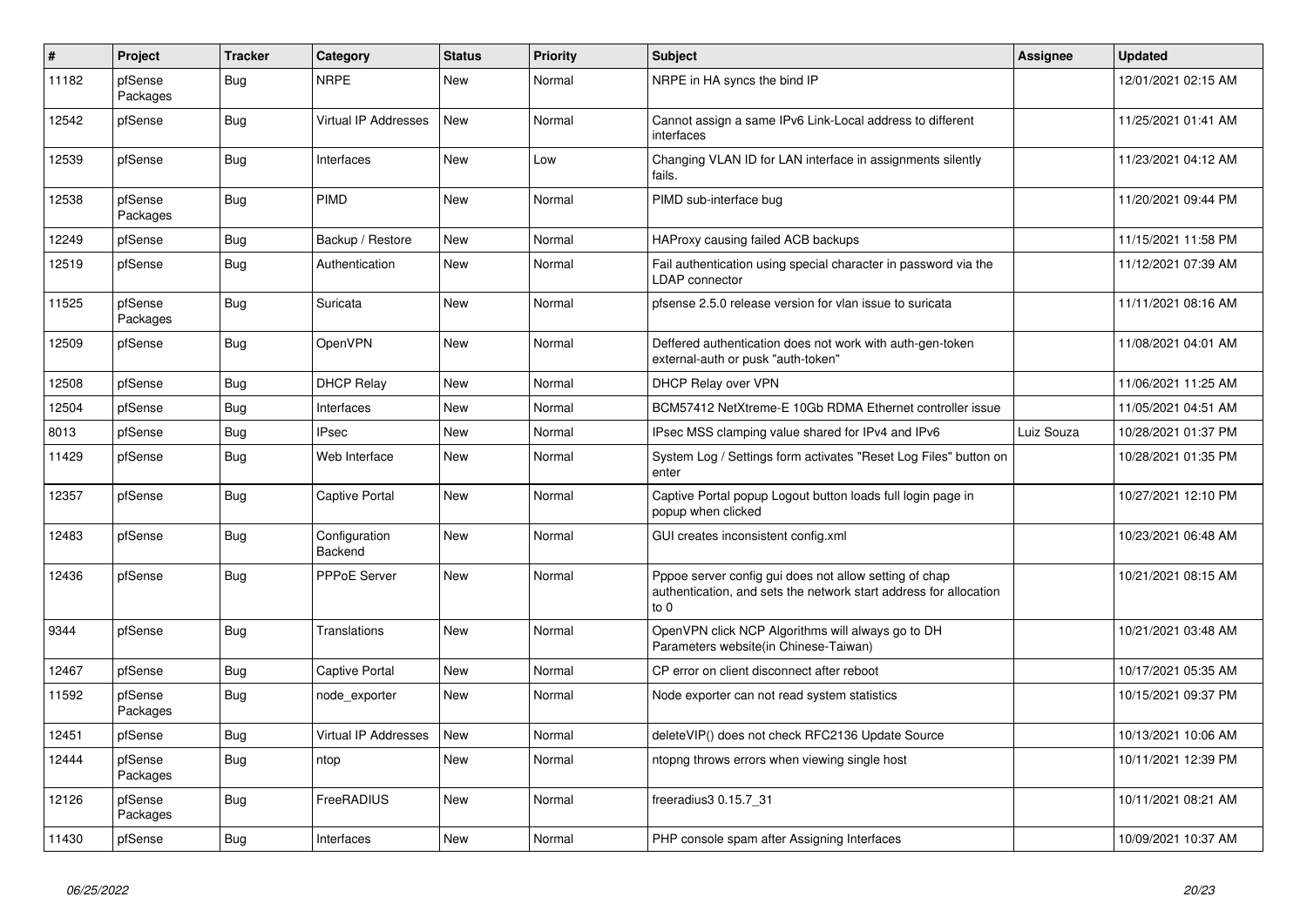| $\vert$ # | Project             | <b>Tracker</b> | Category                        | <b>Status</b> | <b>Priority</b> | <b>Subject</b>                                                                                                    | Assignee   | <b>Updated</b>      |
|-----------|---------------------|----------------|---------------------------------|---------------|-----------------|-------------------------------------------------------------------------------------------------------------------|------------|---------------------|
| 1620      | pfSense<br>Packages | Bug            | Squid                           | <b>New</b>    | Normal          | Can't use transparent proxy when using bridge.                                                                    |            | 10/07/2021 04:19 AM |
| 12188     | pfSense<br>Packages | Bug            | OpenVPN Client<br>Export        | New           | Normal          | client export breaks multi remote configurations                                                                  |            | 10/02/2021 05:58 PM |
| 12421     | pfSense             | <b>Bug</b>     | Rules / NAT                     | New           | Normal          | IPV6 limiter bug                                                                                                  |            | 10/02/2021 08:44 AM |
| 12033     | pfSense<br>Packages | Bug            | pfBlockerNG                     | New           | Normal          | maxmindb and sqlite3 modules not found                                                                            |            | 10/01/2021 04:42 AM |
| 12401     | pfSense             | Bug            | <b>Traffic Graphs</b>           | New           | Normal          | Traffic graphs with untagged and tagged VLAN on same<br>interface                                                 |            | 09/23/2021 09:18 PM |
| 12393     | pfSense             | <b>Bug</b>     | <b>Traffic Shaper</b><br>(ALTQ) | <b>New</b>    | Low             | Priority of gOthersLow higher than default queues                                                                 |            | 09/21/2021 02:48 PM |
| 11268     | pfSense             | <b>Bug</b>     | Web Interface                   | New           | Normal          | Cookie named 'id' prevents Edit form fields being set properly                                                    |            | 09/03/2021 06:16 AM |
| 11742     | pfSense<br>Packages | <b>Bug</b>     | Suricata                        | <b>New</b>    | Normal          | Blocking / Unblocking is not working correctly.                                                                   |            | 09/01/2021 11:08 AM |
| 10693     | pfSense<br>Packages | <b>Bug</b>     | <b>BIND</b>                     | <b>New</b>    | Normal          | pfSense Bind Zone Editor UI does not update zone serial<br>number when a change is made                           |            | 09/01/2021 12:51 AM |
| 4479      | pfSense             | Bug            | <b>Operating System</b>         | New           | Normal          | Firewall rules won't match GRE interface after applying IPSEC<br>transport encryption on GRE tunnel               | Luiz Souza | 08/20/2021 08:46 AM |
| 12286     | pfSense<br>Packages | <b>Bug</b>     | FreeRADIUS                      | <b>New</b>    | Normal          | Add support for ntlm auth in LDAP                                                                                 |            | 08/20/2021 08:27 AM |
| 12283     | pfSense             | <b>Bug</b>     | Authentication                  | New           | Normal          | LDAP/RADIUS authentication servers configuration does not<br>allow source IP address to be specified              |            | 08/20/2021 01:15 AM |
| 11619     | pfSense             | Bug            | Upgrade                         | <b>New</b>    | Normal          | Unable to upgrade 2.4.4-p3 to 2.5/21.02-p1                                                                        |            | 08/15/2021 10:00 AM |
| 10311     | pfSense             | Bug            | OpenVPN                         | New           | Normal          | Too low net.link.ifqmaxlen causes packet drop under load when<br>using OpenVPN inside bridge interface under load |            | 08/10/2021 03:10 AM |
| 11780     | pfSense<br>Packages | <b>Bug</b>     | Suricata                        | <b>New</b>    | Very High       | Suricata package fails to prune suricata.log                                                                      |            | 08/06/2021 07:18 AM |
| 12178     | pfSense<br>Packages | Bug            | WireGuard                       | New           | Low             | WireGuard always shows 'Configuring WireGuard<br>tunnelsdone.' message on boot                                    |            | 07/30/2021 06:58 AM |
| 8815      | pfSense             | Bug            | Interfaces                      | <b>New</b>    | Normal          | IP addresses are removed from interfaces when link is lost and<br>either IPv4 or IPv6 is dynamic                  | Luiz Souza | 07/21/2021 07:49 AM |
| 12130     | pfSense<br>Packages | Bug            | Zeek                            | <b>New</b>    | Normal          | Zeek fails to start                                                                                               |            | 07/15/2021 02:00 AM |
| 11997     | pfSense<br>Packages | <b>Bug</b>     | <b>IPsec Profile Wizard</b>     | New           | Normal          | Add Support for Android Strongswan Profiles in the Profile<br>Wizard                                              | Jim Pingle | 07/10/2021 07:51 PM |
| 12122     | pfSense             | <b>Bug</b>     | Web Interface                   | New           | Normal          | Perform greedy actions asychronously                                                                              |            | 07/10/2021 01:10 PM |
| 11610     | pfSense<br>Packages | Bug            | <b>NET-SNMP</b>                 | <b>New</b>    | Normal          | NET-SNMP is not setting the correct permissions on AgentX                                                         |            | 06/28/2021 07:54 AM |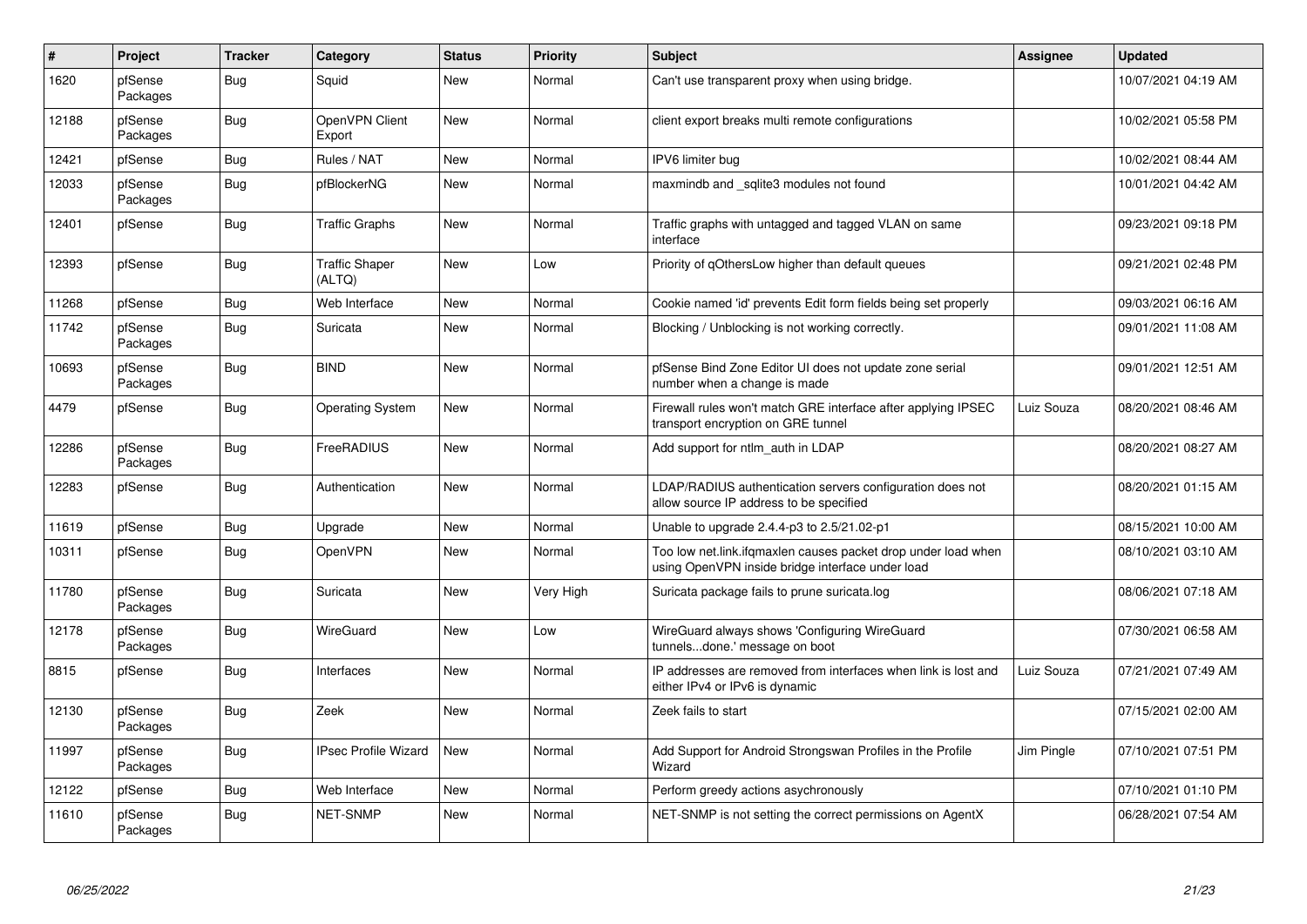| #     | Project             | <b>Tracker</b> | Category                                        | <b>Status</b> | <b>Priority</b> | <b>Subject</b>                                                                                           | <b>Assignee</b> | <b>Updated</b>      |
|-------|---------------------|----------------|-------------------------------------------------|---------------|-----------------|----------------------------------------------------------------------------------------------------------|-----------------|---------------------|
| 12084 | pfSense<br>Packages | <b>Bug</b>     | <b>FRR</b>                                      | New           | Normal          | libfrr.so.0 error on SG-1100                                                                             |                 | 06/26/2021 08:22 AM |
| 9895  | pfSense<br>Packages | Bug            | Snort                                           | New           | Normal          | snort reinstallation failed                                                                              |                 | 06/23/2021 08:01 AM |
| 12067 | pfSense             | <b>Bug</b>     | DHCP (IPv4)                                     | New           | Very Low        | <b>DHCP Monitoring Statistics Error</b>                                                                  |                 | 06/21/2021 08:39 AM |
| 12056 | pfSense             | Bug            | Logging                                         | New           | Normal          | Filterlog says "Unknown Option %u"                                                                       |                 | 06/18/2021 05:51 AM |
| 12013 | pfSense             | <b>Bug</b>     | Logging                                         | New           | Low             | Reading log data is inefficient in certain cases                                                         |                 | 06/08/2021 07:35 AM |
| 12009 | pfSense<br>Packages | <b>Bug</b>     | Zabbix                                          | New           | Normal          | Zabbix Agent starts twice by /etc/rc.start_packages                                                      |                 | 06/08/2021 01:35 AM |
| 7779  | pfSense             | Bug            | OpenVPN                                         | <b>New</b>    | Normal          | Traffic crossing a site-to-site OpenVPN tunnel fails to fragment.                                        |                 | 06/02/2021 08:26 AM |
| 11953 | pfSense             | <b>Bug</b>     | <b>IGMP Proxy</b>                               | New           | Normal          | XG-1541 crashes when igmpproxy is enabled and network<br>interfaces status change                        |                 | 05/24/2021 04:55 PM |
| 11925 | pfSense             | <b>Bug</b>     | OpenVPN                                         | New           | Normal          | Calling-Station-Id always set to WAN IP                                                                  |                 | 05/14/2021 09:27 AM |
| 11802 | pfSense<br>Packages | <b>Bug</b>     | FreeRADIUS                                      | New           | Normal          | FreeRADIUS sync                                                                                          |                 | 05/10/2021 04:18 AM |
| 10671 | pfSense             | Bug            | <b>Operating System</b>                         | <b>New</b>    | Normal          | pfsense 2.4.5_1 does not boot on Gen2 2012R2 HyperV VM                                                   |                 | 05/09/2021 06:39 AM |
| 11898 | pfSense<br>Packages | <b>Bug</b>     | apcupsd                                         | New           | Normal          | PHP error from apcupsd dashboard widget                                                                  |                 | 05/07/2021 09:12 AM |
| 11763 | pfSense<br>Packages | <b>Bug</b>     | Status Monitoring                               | New           | Normal          | Traffic graphs refresh issue                                                                             |                 | 05/03/2021 09:44 AM |
| 11848 | pfSense<br>Packages | <b>Bug</b>     | Squid                                           | New           | Normal          | Issue with squid cache download speed                                                                    |                 | 04/23/2021 09:30 PM |
| 11841 | pfSense<br>Packages | <b>Bug</b>     | <b>FRR</b>                                      | New           | Normal          | FRR access lists default bahavior changed to permit by default                                           |                 | 04/22/2021 09:52 AM |
| 11835 | pfSense<br>Packages | <b>Bug</b>     | <b>FRR</b>                                      | New           | Normal          | FRR OSPF redistributed connected routes disappearing                                                     |                 | 04/22/2021 07:11 AM |
| 8831  | pfSense             | <b>Bug</b>     | <b>IPv6 Router</b><br>Advertisements<br>(RADVD) | New           | Very High       | Radvd causes latency spikes                                                                              |                 | 04/19/2021 04:51 AM |
| 11786 | pfSense             | Bug            | Services                                        | <b>New</b>    | Normal          | SSH incomplete setup and startup fail while recovering XML<br>backup in a fresh install of pfSense 2.5.0 |                 | 04/17/2021 01:36 PM |
| 11797 | pfSense<br>Packages | <b>Bug</b>     | <b>Status Traffic Totals</b>                    | <b>New</b>    | Normal          | Traffic Totals lost upon reboot when using a ramdisk for /var and<br>/tmp                                | John Cornwell   | 04/10/2021 06:27 PM |
| 11777 | pfSense<br>Packages | Bug            | Unbound                                         | New           | Very Low        | Input validation prevents DNS Resolver from being disabled                                               |                 | 04/05/2021 05:51 PM |
| 11770 | pfSense Plus        | <b>Bug</b>     | Hardware / Drivers                              | New           | Normal          | Pantech UML295 USB Modem No Longer Functional                                                            |                 | 04/01/2021 11:28 AM |
| 11761 | pfSense             | Bug            | L2TP                                            | New           | Normal          | L2TP/IPsec VPN : PPP LCP negotiation occurs before user<br>authentication                                |                 | 03/31/2021 04:52 AM |
| 11731 | pfSense             | <b>Bug</b>     | Hardware / Drivers                              | New           | Normal          | Missing support for Realtek USB NICs                                                                     |                 | 03/30/2021 04:32 AM |